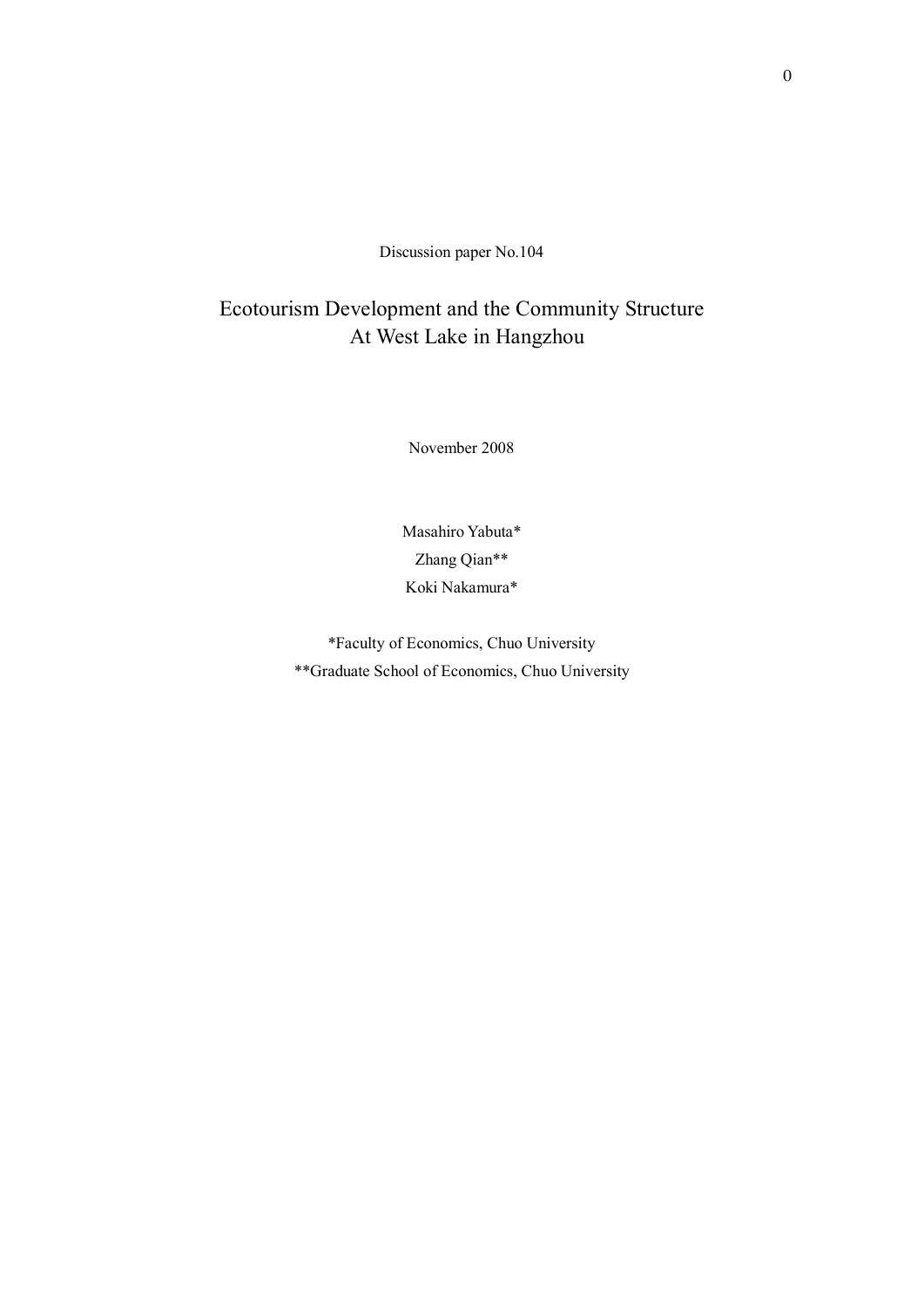## Ecotourism Development and the Community Structure At West Lake in Hangzhou

November 2008 Masahiro Yabuta\*, Zhang Qian\*\* and Koki Nakamura\* \*Faculty of Economics, Chuo University \*\*Graduate School of Economics, Chuo University

#### **Abstract**

 Tourism is a leading sector that contributes to sustainable growth in all countries and regions. Tourism development should ideally entail an improvement of the welfare of the community and preservation of the environment in the region. 'Economic growth', 'community welfare' and 'environment' are the three factors that make the socio-economic system of regions sustainable. These triple bottom lines of tourism development can lead to 'ecotourism'. Ecotourism should be targeted by encouraging the community's cooperative activities for the development of tourism using a community-based approach. This is because all stakeholders in the community can benefit by participating in planning and enforcing tourism development. Effective and fair development can be attained through the cooperative efforts of people in the community and the local government. This study discusses the relationship between ecotourism development and community involvement, focusing on the structure of tourism development in Hangzhou, China, a region where there are abundant tourism resources and where tourism policy can be given the top priority. After surveying some papers to show how important the linkage between community and tourism development is, we shall prove that community-based ecotourism is critical for regional sustainable development. In addition, we shall provide the results of an empirical research conducted at West Lake in Hangzhou to elucidate the community's stance toward tourism development and the extent of commitment made by the community residents to abide by environmental as well as tourism policies.

**Key Words:** Ecotourism, CPR approach, Cooperative behaviour, Community, Hangzhou in China,

Sustainable management

**JEL Classification:** R11, Q56

**Acknowledgement:** M. Yabuta, the chief researcher, gratefully acknowledges the financial support of a Grant-in-Aid for Scientific Research(C), 2006–2009, from the Ministry of Education, Culture, Sports, Science and Technology of Japan. The empirical research conducted at Hangzhou in China during the period 1–19 September was mainly supported by this fund. The authors also thank Professor Shen Manhong, Faculty of Economics, and Professor Zhou Ling-Qiang and Professor Zhou Yong-Sheng, Tourism Department, Zhejiang University. Their helpful comments are highly appreciated.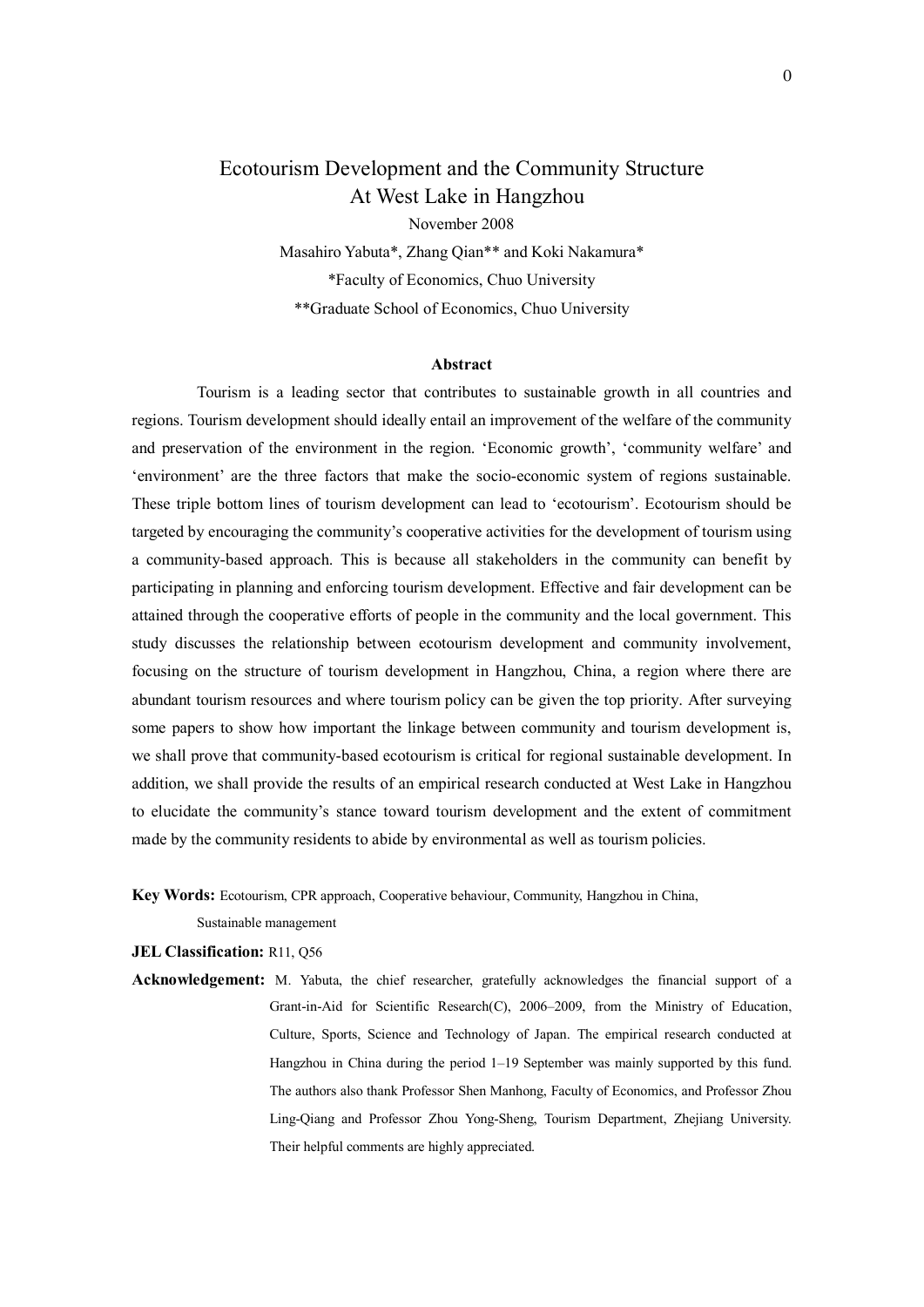#### **1. Introduction**

The present study discusses the relationship between tourism development and community involvement. We focus on tourism development and the planning and implementation process through participation by residents in the community from the perspective of 'ecotourism'. Tourism is a leading sector contributing to sustainable growth in all countries and regions, and its development should entail improvement of the community welfare and preservation of the environment in the region. 'Economic growth', 'community welfare' and 'environment' are the three factors that make the socio-economic system of regions sustainable. These triple bottom lines of tourism development can promote ecotourism. Ecotourism should be targeted by encouraging the community's cooperative activities for the development of tourism using a community-based approach. This is because all stakeholders in the community can contribute to their welfare by participating in the planning and implementation of tourism development. Effective and fair development can be attained through the cooperative actions of people in the community. This paper discusses the relationship between ecotourism development and community involvement, focusing on the structure of tourism development in Hangzhou, China, a region where there are abundant tourism resources and where tourism policy can be given the top priority. The importance of community-based ecotourism for regional sustainable development is discussed in this paper.

The composition of the paper is as follows. Section 2 surveys previous papers that mention the linkage between community and tourism development. Section 3 gives a simple model for analyzing the importance of planning and promoting community involvement on the part of the government in order to maximize the community's welfare. Section 4 gives an overview of the present situation of socio-economy in Hangzhou. We also investigate the features of tourism and environmental policies in Hangzhou. Basically, tourism planning in China is undertaken by the central government, but the regional aspects of these plans are enforced by provincial or municipal governments. In this regard, various plans for tourism development and environmental preservation are investigated from the national as well as municipal perspectives. In Section 5, we explain the structure of our empirical research at West Lake in Hangzhou. By analyzing the questionnaires that we used in a small community (SheQu) around West Lake, we shall investigate the community's stance toward tourism development and the extent of commitment made by the community residents to abide by environmental as well as tourism policies. Finally, Section 6 outlines the main findings and conclusions.

#### **2. An Overview of Tourism Development and Community Involvement**

#### **2.1 Ecotourism and the role of community**

In this paper, we define ecotourism or ecotourism development simply as tourism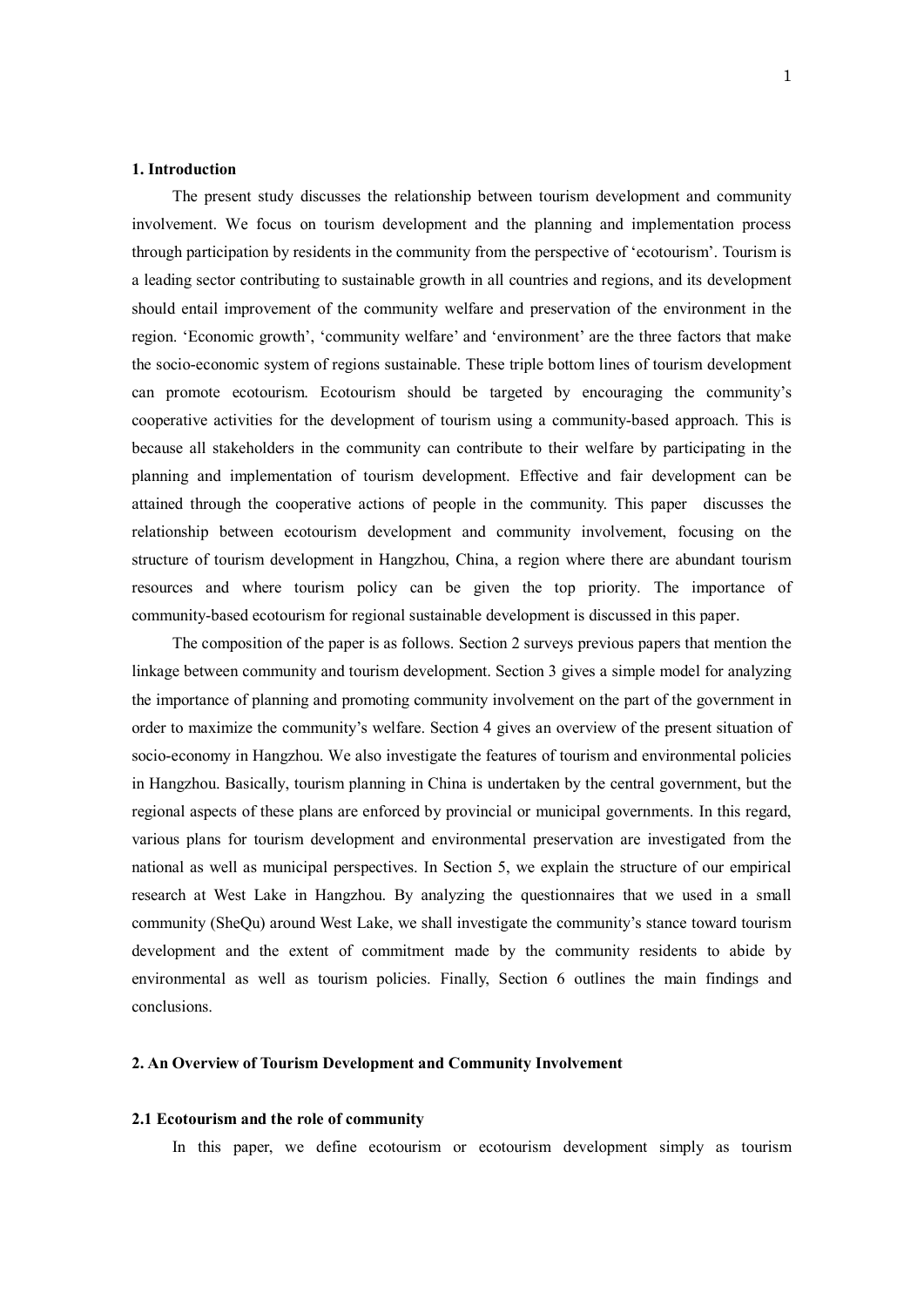development entailing both improvement of the community's welfare and preservation of the natural as well as cultural environment. Accordingly, ecotourism should also involve socio-economic and environmental sustainability. 'Improvement of welfare', 'tourism development' and 'environmental preservation' constitute the triple bottom lines in community development. Hence, a balance among them is important for ecotourism development. However, sometimes the region or the community loses this balance. Excessive investment in attractions at tourist sites, such as golf courses or amusement parks, results in mass tourism, which in turn causes environmental damage in many regions. As a result, these regions have lost their attractiveness and sustainability for future generations. Therefore, it can be said that the balance among the triple bottom lines is fragile and that ecotourism cannot be realized if the community or society cannot manage tourism development adequately. We have learned much from various famous tourist sites such as Galapagos in Ecuador or Yakushima in Japan, where this balance has collapsed. These are the typical case of ill-management and overuse of tourism resources. Hence, we reach the conclusion that the community must manage tourism resources properly and must play the role of a wise manager to control them.

#### **2.2 Research overview**

 A theoretical and empirical explanation of the mutual relationship between tourism development and community involvement has been a major subject of discussion in preceding papers. From the triple bottom line perspective, a tendency towards ill-management and overuse of tourism resources has been proved by the common pool approach, which mainly focuses on the properties of tourism resources, such as natural environment and cultural heritage (Ostrom, 1990 and Ostrom et al. 1994). The common pool approach focuses on resources that can be characterized by their 'excludability' and 'rivalry' and categorizes them as common pool resources (CPRs). Because of their inherent properties, it is easy to show that CPRs tend to be overused or overexploited when they are used to develop the tourism sector. As far as the common pool approach is concerned, Galapagos is a prime example of a case of ill-management of CPRs. Thus, it is natural to conclude that CPRs must be managed adequately by the community and its members. The papers related to preservation of regional resources have studied the effects of tourism development on environmental situation as well as community structure. Recent textbooks on ecotourism have also been mainly concerned with negative impacts of tourism and community (See Fennel, 2003 and Diamantis, 2004). Tourism management should include basic principles such as rules on boundary, allocation and monitoring. In addition to these rules, others such as estimation of and research on the maximum sustainable yield of CPRs and tourist guide systems for educational purposes are required for ecotourism management (see Stein & Edwards, 1990). Moreover, CPRs should be managed mainly through the cooperative participation of all stakeholders in the community.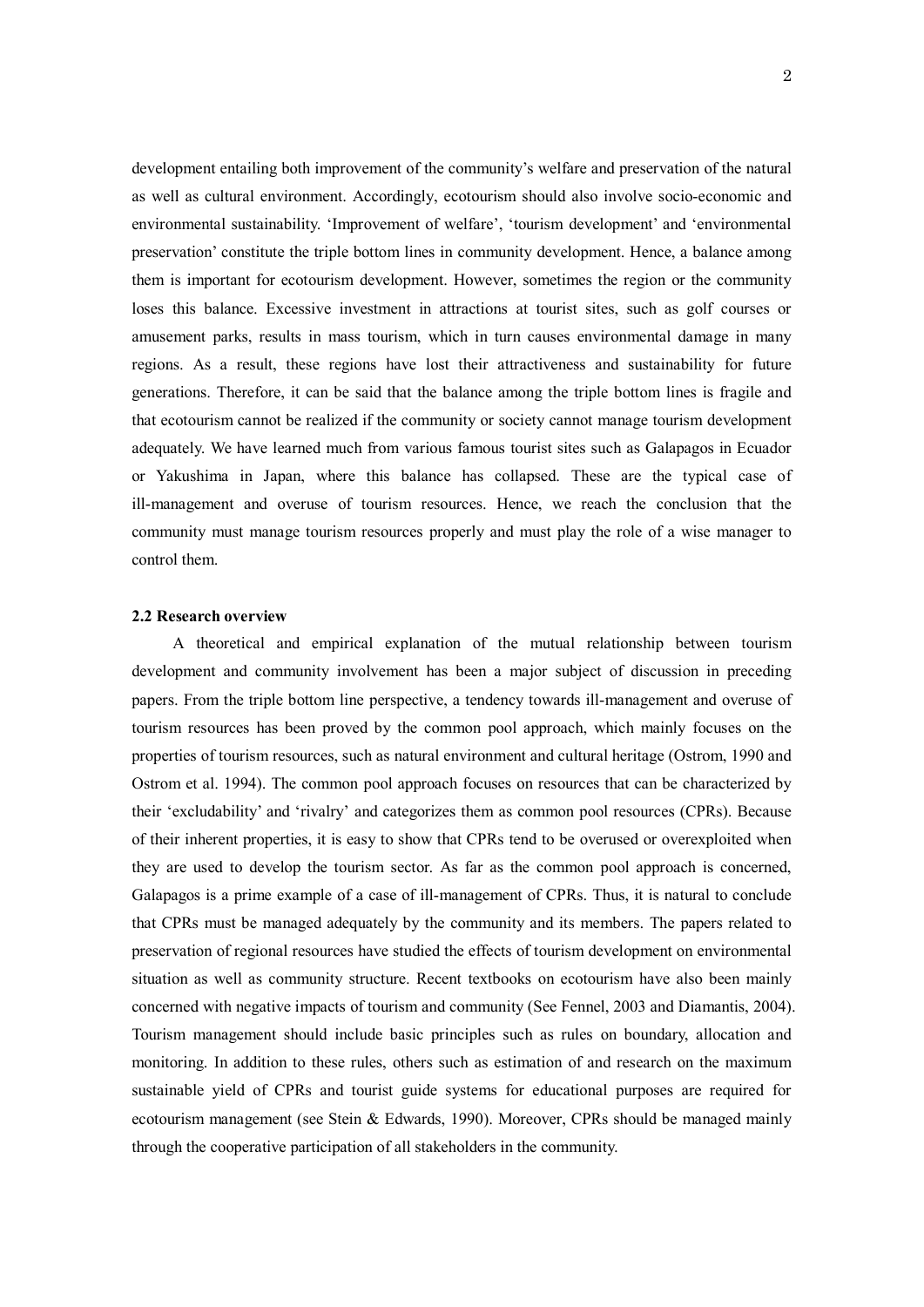Therefore, recent works concerning ecotourism development have focused on the relationship between tourism development and community involvement. Gu and Ryan (2008) studied the impact of tourism on local communities. Using a covariance structure model, they found that the place and class consciousness of the residents is the most important factor in tourism development. Fan, Wall and Mitchell (2008) focused on the commodification of tourism resources in small towns in China and found that the collaboration of local planners with businesses is necessary and that more attention should be paid to the opinions of local residents regarding the management and planning of tourism development (see Mitchell and Coghill, 2000). As for fact-finding regarding tourist sites in China, Ying and Zhou (2007) investigated the influence of tourism development on communities and concluded that a definitive legal description is a premise of and is conducive to balanced tourism development. Nyaupane, Morais and Dowler (2006) explored the role of community involvement in tourism development. They asserted that tourism development could affect the community's welfare positively in the areas of education and sanitation. They also studied some cases of non-profit organizations and their respective community involvement to cope with various problems like economic leakage and socio-economic inequality. Although most of the literature named community involvement as a decisive factor in the management of local tourism resources, Li (2006) considered a critical perspective toward this paradigm and found a weak participation of residents in decision making in China. He added that such a cooperative activity in the community may be one of several measures needed to promote ecotourism. He has accepted more flexibility of government-led planning and management in ecotourism development.

 As seen in these papers, there are diverse views on the required level of community commitment and involvement needed for ecotourism development. However, all of them feature community involvement as a basic prerequisite for managing CPRs and tourism development in local areas. Our attention should therefore be focused on the relationship between tourism development and community involvement.

#### **2.3 Community involvement and ecotourism**

As Nyaupane, Morais and Dowler (2006) pointed out, there are a number of reasons why the actual community involvement towards ecotourism development might be restricted; for example, lack of suitable capacity in the community for planning, coordinating and investing in tourism resources and the belief held by the community's residents that it is the government's duty to plan and enforce tourism development for their region. In particular, it is natural for people to assume that environmental regulations and regional development plans should be implemented by the central government within the network of a broad and common juristic system. Because ecotourism must entail both regional development and environmental preservation, it is the central government's task to devise development plans, enact environmental protection laws and oversee their administration.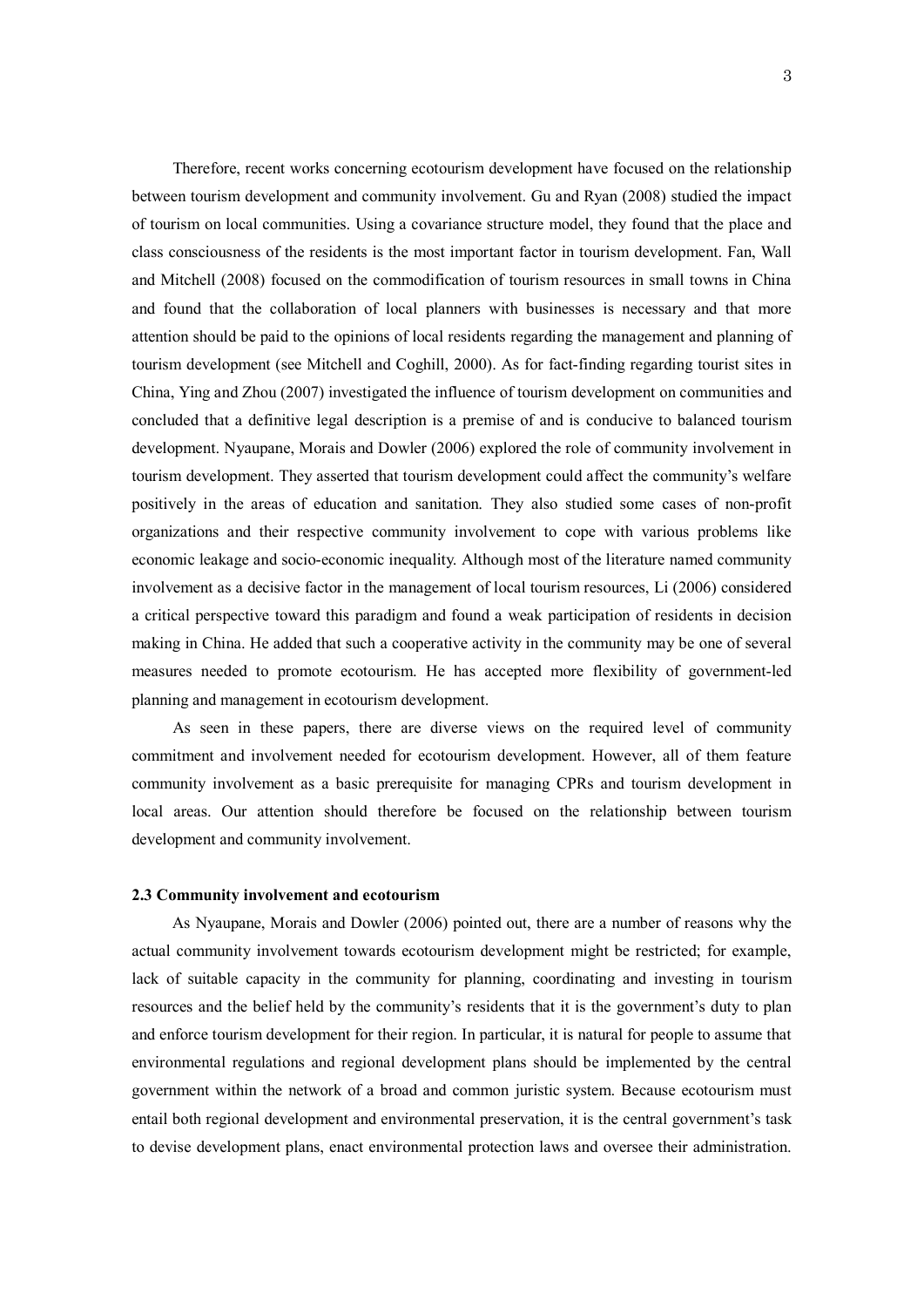Accordingly, in a nation like China that relies heavily on centralized planning, the government should play a major role in tourism development. The China National Tourism Administration (CNTA), directly regulated by the State Council, is responsible for developing, promoting and regulating Chinese tourism development. CNTA basically supervises any lower level tourism authorities, such as provincial and municipal tourism administrations. In this regard, it should be noted that the central government has already devised many basic laws and development plans concerning regional economic growth as well as cultural and natural environmental preservation in each region from the 'civil minimum' perspective. Hence, it is natural for a five-year development plan to include a specific area-oriented plan and environmental standards to be applied to regional environment characteristics such as landscape, water source and atmosphere. A basic structure of the relationship between government and local communities in China is depicted in Figure 1.



Figure 1 A structure of tourism development and management

As mentioned above, governments at each level should play a key role in developing the regional economy through tourism and preserving the environment. However, there are good reasons for the community to participate in planning and coordinating tourism development in collaboration with the governments. The community's participation is required mainly because the government has insufficient information concerning the community, leading to 'governmental failure'. Accordingly, the government and community should together manage a cooperative system to bridge the gap between governmental decisions and their outcome. Community involvement would be a notable means for diminishing this gap because residents of a tourist site know best what problems should be solved and how they should be treated. It is generally assumed that including the local community in planning and operating tourism contributes to their well-being.

As the World Tourism Organization has mentioned, tourism with community involvement can be termed community-based ecotourism that is managed by the local people, with the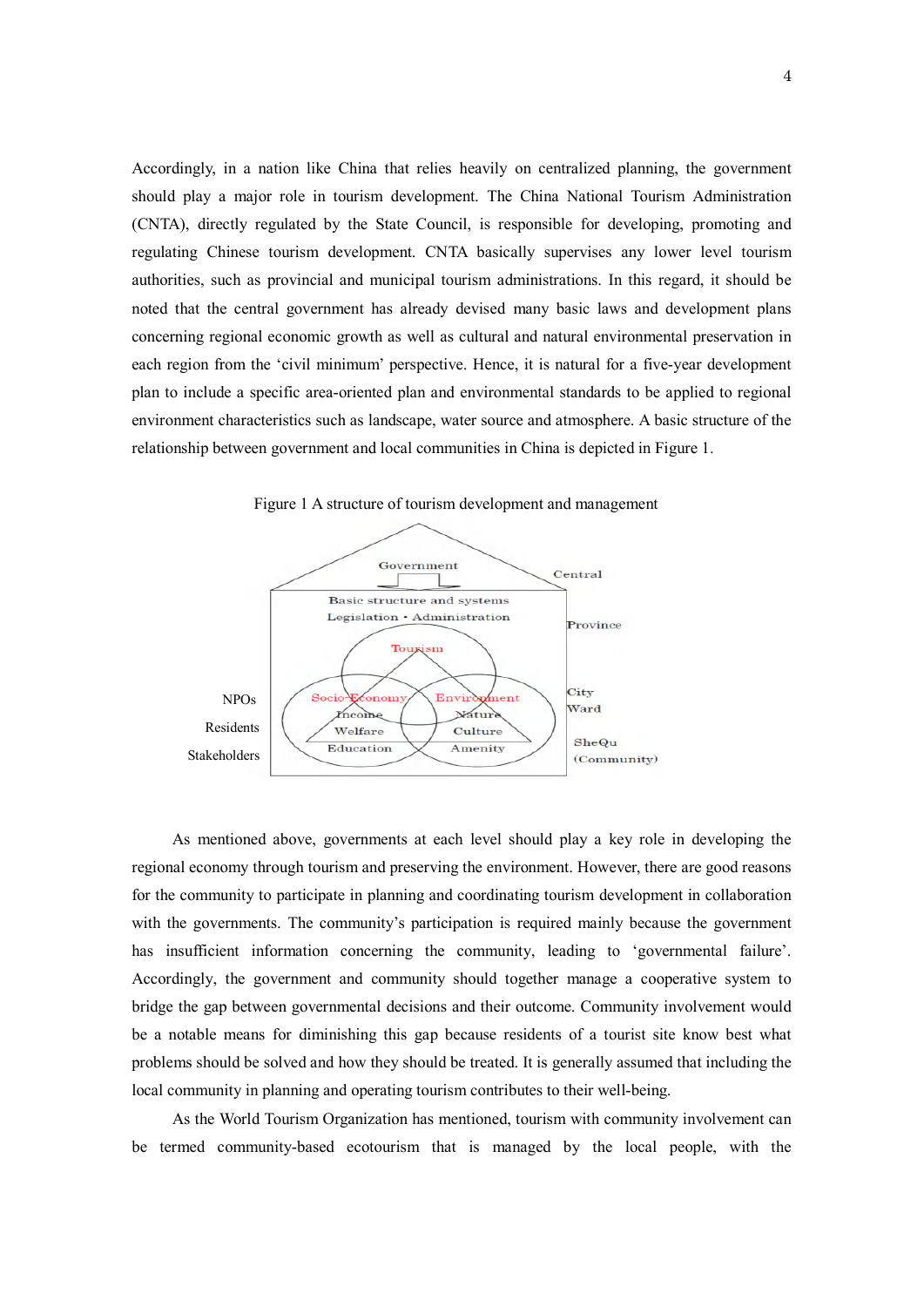tourism-related benefits going mainly to the community.

#### **3. A Simple Model of Community Involvement and Ecotourism**

For a theoretical perspective, we propose a model in which the government (the social planner) makes plans and the community's stakeholders accept and demand revisions of these plans. It is assumed that a tourist site uses local resources such as its natural and cultural heritage, which should be adequately managed and conserved. These tourism resources tend to be overexploited because they are inherent CPRs that everyone can access freely and use<sup>1</sup>. For model analysis, we also make some additional assumptions as follows:

- (1) The government knows exactly what the production function is but does not know how much negative externality such as congestion and pollution occurs in tourism. However, the government can use some incentive mechanisms, such as taxes and subsidies, to regulate local activities.
- (2) The local community knows exactly what happens in daily life and how much negative impact results from tourism development. However, it tends to overuse local tourism resources due to a lack of cooperative management.

 A typical model framework is depicted in Figure 2. Two lines extending downward and rightward represent production functions; the upper line takes none, or only a part, of the externalities into consideration, but the lower one considers all the externalities in the region. Hence, the lower line apparently represents the community's 'true' welfare, while the upper line is the 'targeted' welfare that the government expects to achieve. The difference between the two lines indicates the negative externalities caused by various tourism activities. Because of insufficient information about the community's well-being, it is hard for the government to manage and control the level of resource use so as to maximize the community's welfare. As far as the community's 'true' welfare is concerned, the most adequate plan for resource use is attained at point *E* in Figure 2, where the community's welfare is maximized. On the other hand, a policy target of the government can be attained at point *G*\*, where the welfare level of community is maximized only if the government is unaware of the externality. In this case, the government can levy a tourism-related tax on the unit charge of resource use, but as shown in Figure 2, the tax rate may be insufficient as a resource for promoting welfare maximization. Clearly there are two reasons why governments mislead the community and create inefficient equilibrium: one is lack of information and the other is incompleteness of the Pigouvian tax system.

 1 Common pool resources (CPRs) for local tourism are characterized by their inherent property with 'excludability' and 'rivalry'. For example, a beautiful landscape in a tourist site can be used by everyone, but such a practice may lessen the attraction of the landscape because of the congestion created by hotels and the local attractions. This constitutes Hardin's 'tragedy of commons'. To avoid this tragedy, the government and the community should engage in cooperative activities entailing adequate management of CPRs.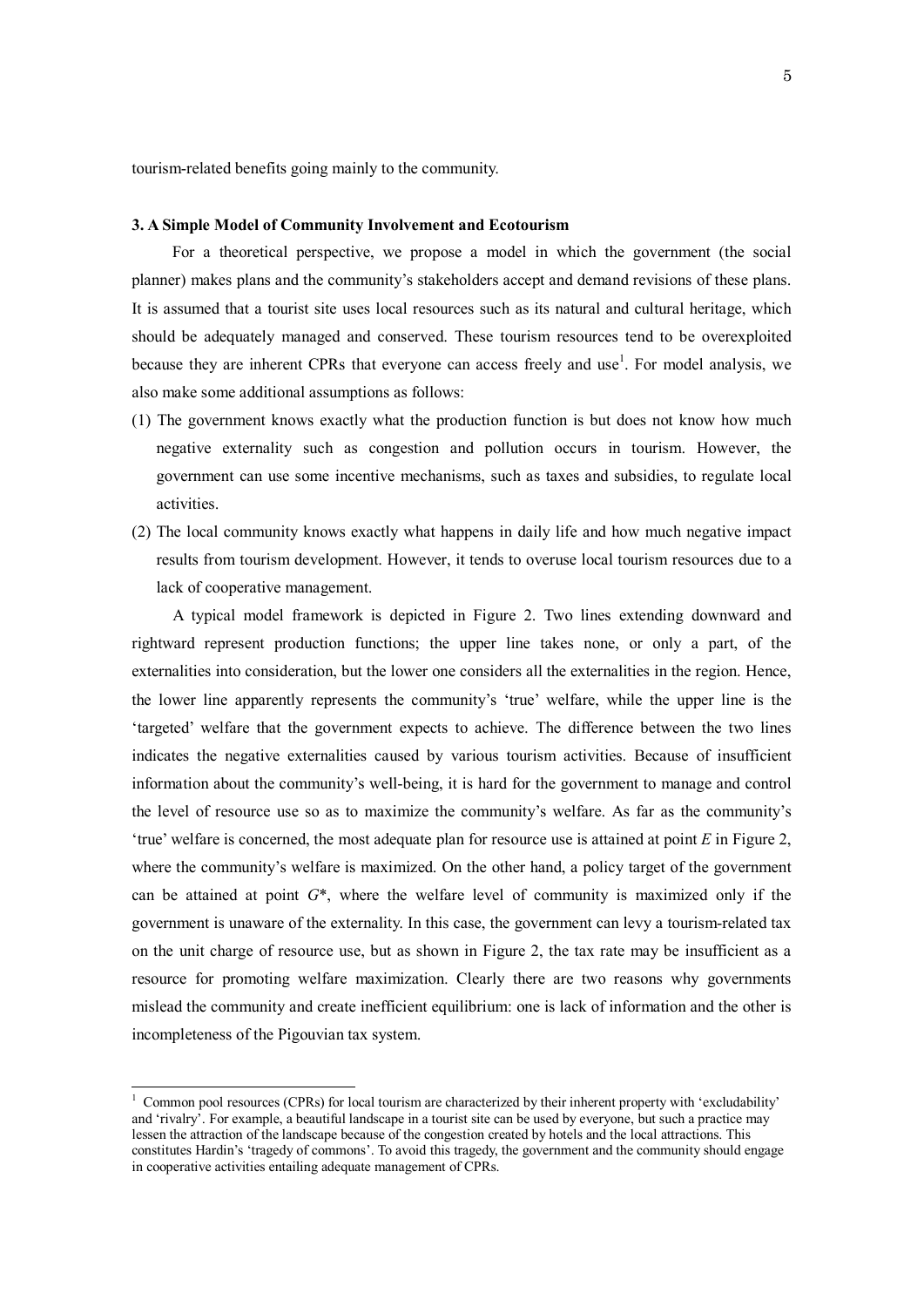Community benefits



 As far as an efficient outcome is concerned, it is easy for a social planner to coordinate a social management system of resource use for maximizing the community's welfare. Some policy packages should be considered in order to attain a socially optimal condition, given by point *E* in Figure 2. In this regard, the following points can be emphasized. First, the government should maintain communication with the community and obtain useful information, especially concerning the effects of regional tourism development plans on the community's welfare. Then the government will realize the community's true welfare function, shape and level. Second, the community should declare its position with regard to the regional development plans devised by the government. Coordination between the government and the community can produce effective policy measures with harmonious and efficient outcomes. Third, this coordination should be necessarily when government lays taxes on tourism services. In general, everybody would like to evade tax even if an optimal situation can be achieved through taxes. In particular, taxes for eliminating externalities in the community impose restrictions on tourism-related businesses, and hence, it is easy to prove that governments hesitate to introduce a sufficiently large tax in order to attain point *G*\* such that it can only reach point *G*' at best. Fourth, it may be much easier for people in a small community to maintain cooperative behaviour among themselves to avoid conflicts with the stakeholders in the community. Such an involvement through cooperative activities would help the community to reach the socio-economical optimality indicated by point *E* in Figure 2. Last but not the least, sustainable resource use should be considered. Maintaining resource use within the carrying capacity forms a socio-economic basis for the sustainability of regional development. This means that resource use, as shown in Figure 2, should be less than the level at which the community cannot use the resources continuously. If the carrying capacity is large enough, as indicated by *R*0, then the social planner and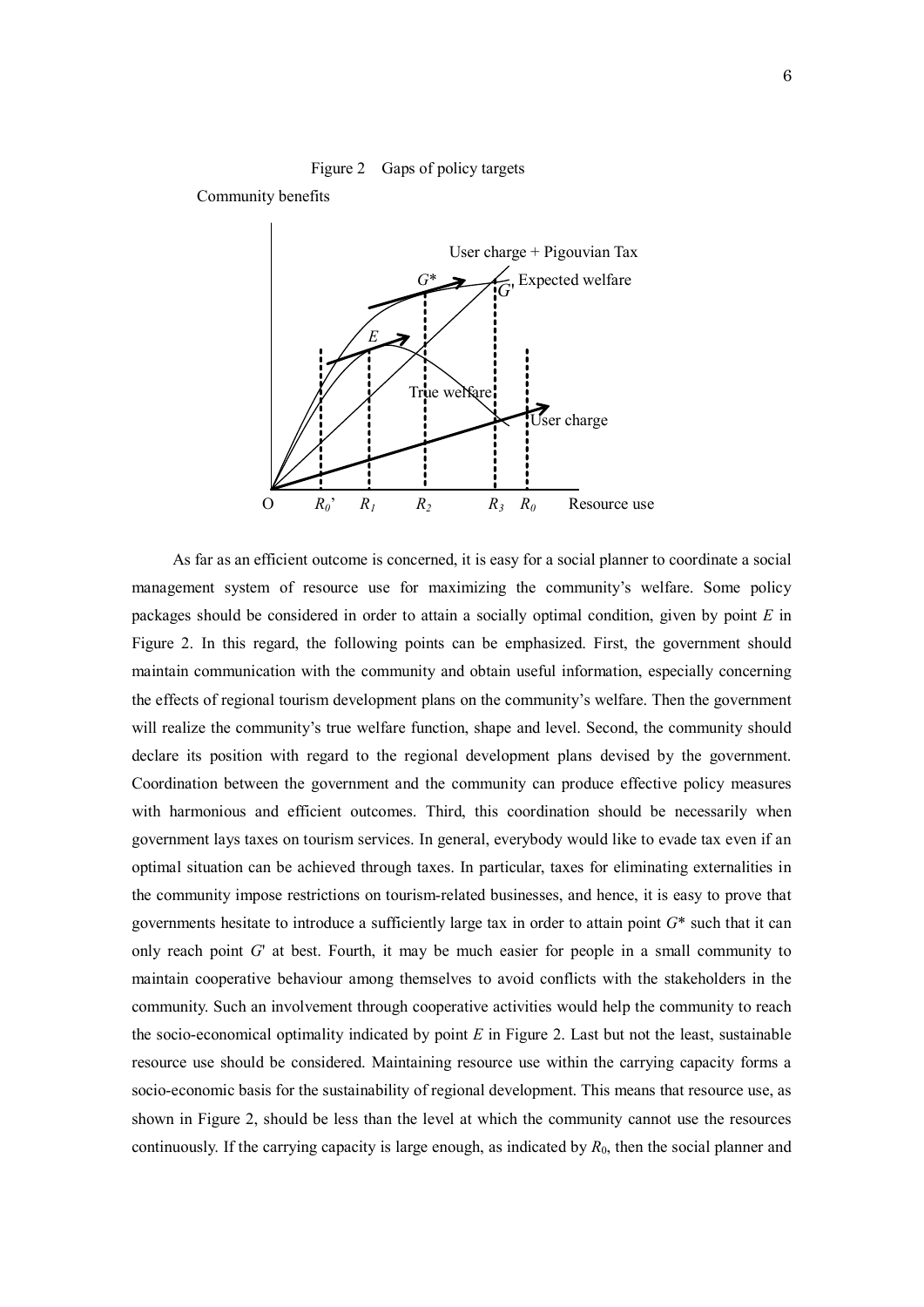the community need not take this into consideration. On the other hand, if the carrying capacity is too small as indicated by  $R_0'$ , it is vital to keep the resource use at less than  $R_0'$  so as to maintain sustainability and to ensure a usual resource use. Hence, it should be noted that sustainable resource use is also important for the planning and management of ecotourism in the community.

 In conclusion, the model analysis tells us that the involvement of both governments and communities plays an important role in ecotourism development for improving community welfare and maintaining socio-economic factors at a sustainable level. This means that government policies and community involvement are necessary conditions for ecotourism development, but by themselves, they are insufficient. Ecotourism development can be established on a solid and sustainable footing only when the government and the community cooperate.

#### **4. Tourism Development in Hangzhou**

The next step is to conduct an empirical analysis of the relationship between ecotourism development and community involvement (See Figure 1). As far as the administrative system in China is concerned, the principles and action plans of tourism development are structured top–down from the central government to the local, municipal governments. It is natural then to find that key parts of the plans made by local governments are affected by policy principles designed by the central government. The question is whether the community can say 'yes' or 'no' to the plans devised by the local governments, or in other words, whether the local government functions cooperatively with community members. To answer these questions, we shall focus our investigation in this paper on a typical site of advanced tourism in China, West Lake in Hangzhou. The following sections are devoted to answering these questions.

#### **4.1 West Lake and Hangzhou**

 We selected West Lake in Hangzhou as a typical Chinese tourism area because it is one of the cities chosen by the central government in China to concentrate on for tourism development. In 1999, West Lake was ranked among the ten topmost beauty spots and designated as the national model by CNTA. Located in Hangzhou, West Lake covers around 60 square kilometres, including 5.68 square kilometres of water, and is one of the most famous tourist attractions in China. For centuries, West Lake has been well known both for its picturesque landscape and its cultural heritage, which dates back to the medieval dynasties. We also chose West Lake because it is the heart of tourism in Hangzhou and its surrounding areas should be well-preserved. This lake is not large but its environment has been so fragile that its water quality requires continuous monitoring. Many factors contribute to water pollution and lead the lake water to become eutrophic. The natural contributors to this problem include the inherently slow circulation of the lake water and less water influx from the Qiantang Jiang River. As in the case of other lakes in China, farming, manufacturing and tourism are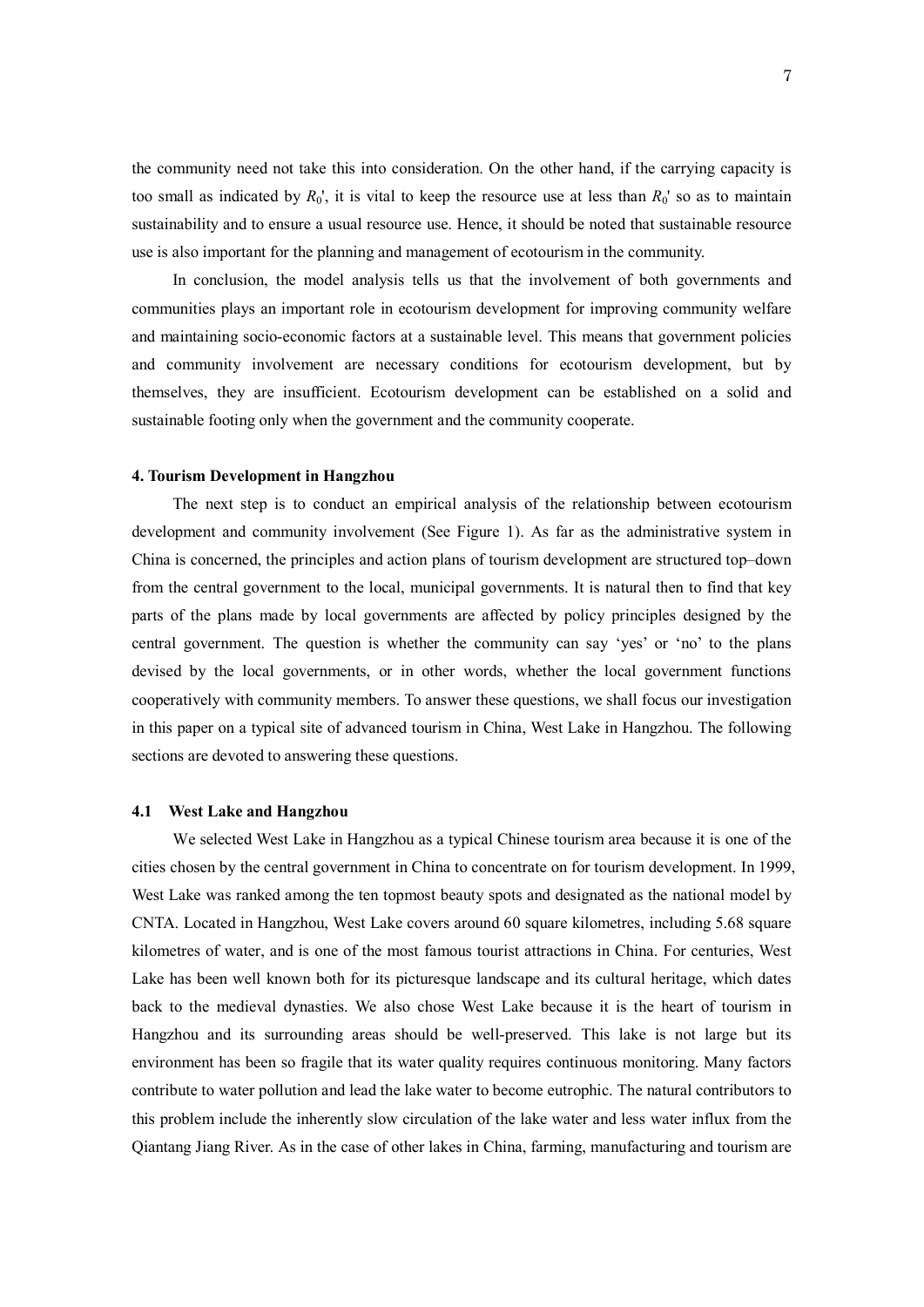considered the major causes of water pollution. To cope with this pollution, periodical dredging has been undertaken in West Lake<sup>2</sup>. As the mother lake for Hangzhou, West Lake and its surrounding area may be requisite to the community and people living there. Therefore, it is appropriate to investigate what plans the government has proposed, how the community is involved in the planning, and how well the cooperation between the government and the community, if any, is working.

#### **4.2 Tourism development and plans in Hangzhou**

 West Lake's landscape and atmosphere have attracted both foreign and domestic visitors. After 1949, Hangzhou first developed as a resort where receptions for international and domestic meetings involving high government officials were held. After 1989, however, the reform and opening policy in China advocated in 1978 penetrated into the east coast areas, and a structural change in the tourism market in these areas occurred. Because West Lake and its surroundings had developed earlier and was a traditional tourism destination in China, prompt action and improvement towards tourism-oriented development were needed for a newer model of regional development in the 1990s. Figure 3 shows figures related to the development of foreign tourism in selected areas in China. The growth rate of the number of overseas tourists and tourism earnings in Hangzhou is less than that at other tourist sites, though this phenomenon may also reflect the age of this tourist site<sup>3</sup>.



Figure 3 Tourism developments – A comparison (2006/1995)

(Source; National Bureau of Statistics of China (http://www.stats.gov.cn/) )

Tourism revenues per overseas visitor in Hangzhou are relatively high compared with other regions, meaning that they tend to pay more for attractions, shopping and accommodation. As a top tourist site in China, Hangzhou is still attractive with an annual influx of more than 38 million visitors who come to see and experience something special. Tourists from abroad also have been

<sup>&</sup>lt;sup>2</sup> For example, it is reported that in 1089, West Lake was dredged by Su Shi, the then governor of Hangzhou. At the same time, San Tan Yue was built along with the three symbolic stone towers that indicated the area in which people were prohibited from planting aquatics (e.g. lotus).

<sup>&</sup>lt;sup>3</sup> See Butler (1980, 1997) for the explanation of a logistic growth curve for tourism sites, which shows that they develop fast at first, but then slow.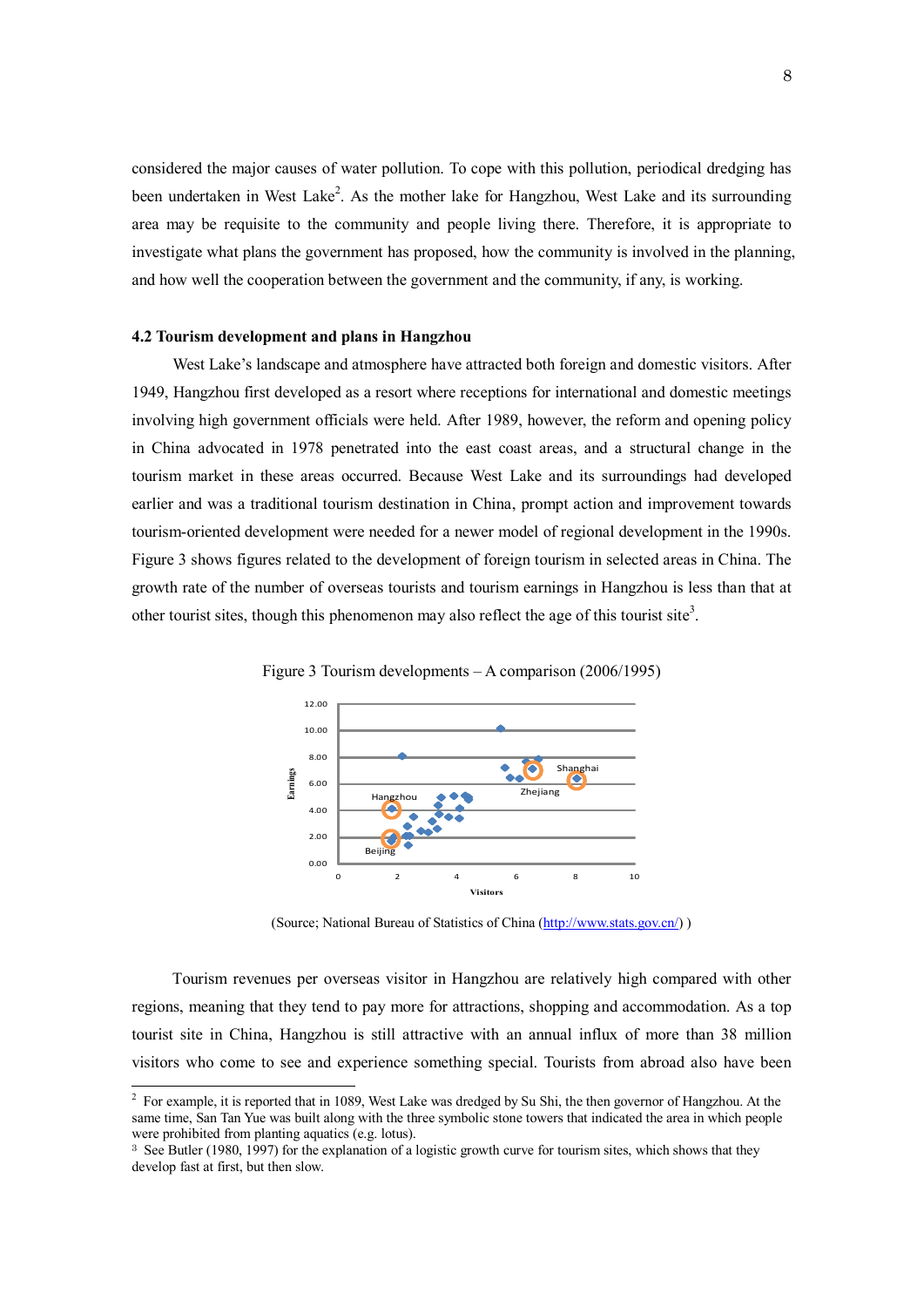steadily increasing to 2 million in 2006, and come mainly from the Republic of Korea, Japan and the USA (except for Taiwan and Hong Kong). Domestic tourists are particularly important. They tend to spend more money than overseas tourists; for example, the average amount spent was around ¥1200 per visit in 2006, which was three times the figure in 1995 (See Figure 4).



Figure 4 Tourism developments in Hangzhou

Due to a lack of data concerning tourism growth in Hangzhou, it is hard to determine if it has undergone Butler's type of tourism development; however, it can be found that tourism in Hangzou seems to be still developing towards a certain level of carrying capacity. With respect to environmental preservation in Hangzhou, we should mention the typology of carrying capacity, since it can be defined from both the community and the tourist ends (See Saveriades, 2000 and Urtasun and Gutierrez, 2006). From the community end, the carrying capacity is a threshold over which the community residents will not endure the negative impact of tourism development. On the other hand, from the tourist end, more restrictions in the carrying capacity would lead to a deterioration of the tourist destination. As we focus on community involvement in tourism development, our attention is mainly on the former because it impacts the community's welfare.

The evolution of tourism development plans in Hangzhou is summarized in Table 1. The first development plan in Hangzhou was established in 1978. Following Deng Xiaoping's theory of development strategy for China, a nationwide goal for tourism development, which designated the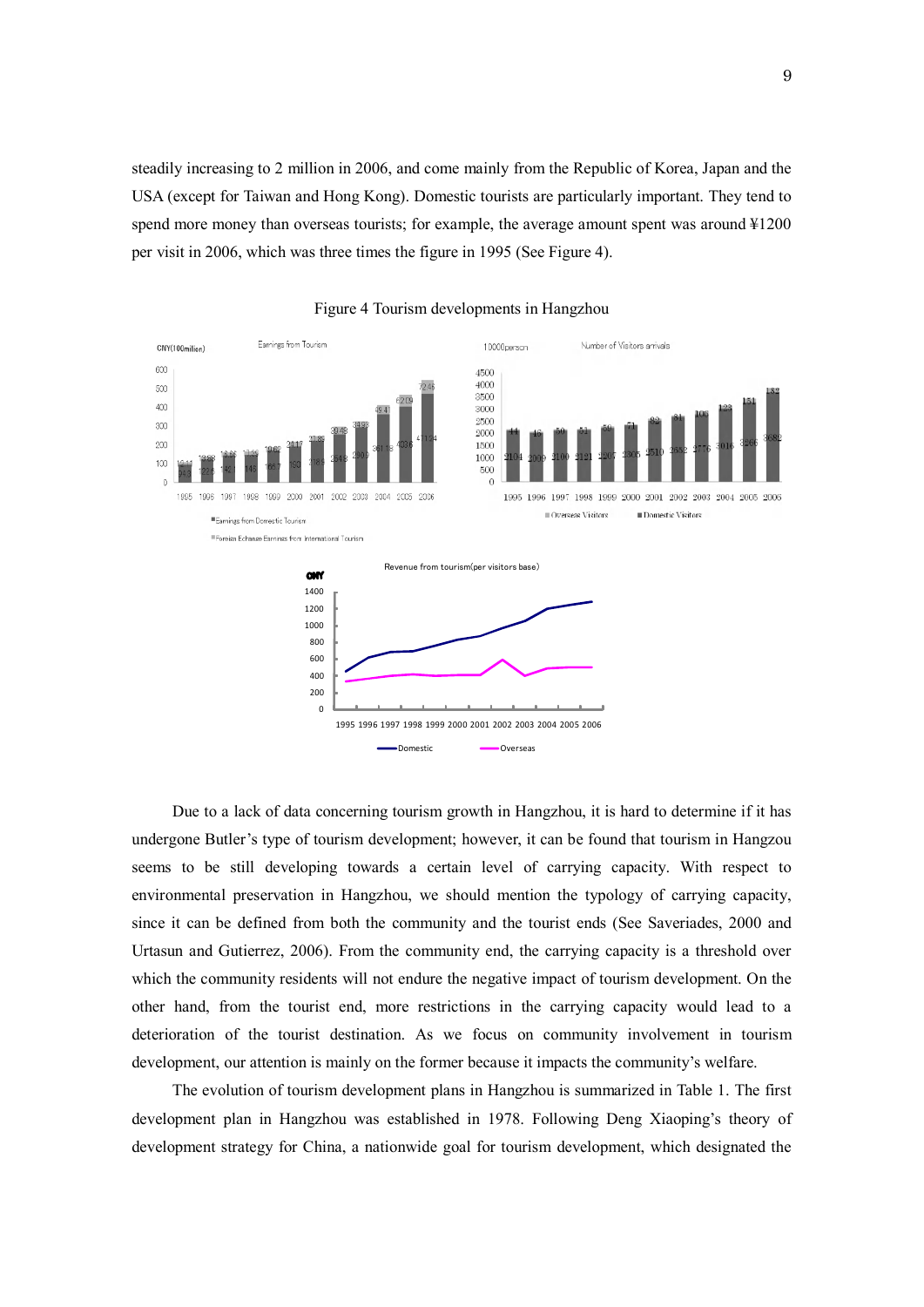basic principles as well as laws for the tourism sector, was set for the 1990s. An assessment system that used star ratings for hotels and the topmost Chinese tourist cities nominated was implemented, and Hangzhou was chosen as one of top tourist cities in China by CNTA.

|                              | Tourism Development                                                                                                                                                           | <b>Environmental Preservation</b>                                                                                                                                  | Community                                                                                                                              |
|------------------------------|-------------------------------------------------------------------------------------------------------------------------------------------------------------------------------|--------------------------------------------------------------------------------------------------------------------------------------------------------------------|----------------------------------------------------------------------------------------------------------------------------------------|
| 1953<br>1983<br>1998<br>1999 | Urban plan as a scenic city to locate sanatoriums for army,<br>navy and air force.<br>Master plan for developing scenic spots. Approved as a<br>selected scenic city          | Hangzhou water protection regulations for West lake<br>Hangzhou heritage management provision                                                                      |                                                                                                                                        |
| 2000                         | Second exhibition of the West Lake, Hangzhou in China<br>(First was held in 1929)<br>Tourism Management Code in Hangzhou                                                      |                                                                                                                                                                    |                                                                                                                                        |
| 2001                         | Tourism administration of Hangzhou and the board of<br>tourism and trade in Hangzhou.                                                                                         |                                                                                                                                                                    | Doctrine of the community building (<br>Ministry of Civil Affairs)                                                                     |
|                              | Master Plan for Urban Construction in Hangzhou (-2020)                                                                                                                        |                                                                                                                                                                    |                                                                                                                                        |
| 2002                         | A report titled 'International tourism development in<br>Hangzhou' by PATA                                                                                                    | State Environmental Protection "Ninth Five-Year" Plan<br>and the Long-Term Goals for 2010.                                                                         | Notice on the strengthening of community<br>policy and its construction (Ministry of<br>Public Security and Ministry of Civil Affairs) |
|                              |                                                                                                                                                                               | Master Plan for West lake Scenic Area (-2020)                                                                                                                      |                                                                                                                                        |
|                              |                                                                                                                                                                               | Hangzhou river protection management<br>Three complex protection operation to 2006; The West                                                                       |                                                                                                                                        |
|                              |                                                                                                                                                                               | Lake comprehensive protection project (including the<br>westward expansion of West Lake), ground project for<br>infrastructure, and reinvigoration of Grand Canal. |                                                                                                                                        |
|                              | Agreement of affiliation for tourism development in the<br>2003 Chang Jiang delta regions, including 15 cities (e.g. Shang<br>Hai, Hangzhou and Nanjing) and Mount Huangshan. | Building and protection project of the west wetland<br>national park.                                                                                              |                                                                                                                                        |
|                              |                                                                                                                                                                               | Hangzhou urban dust pollution management                                                                                                                           |                                                                                                                                        |
| 2004                         | Master plan for comprehensive tourism development in<br>Hangzhou (-2025)                                                                                                      |                                                                                                                                                                    |                                                                                                                                        |
|                              | Promotion plan for international tourism development in                                                                                                                       | Development Plan for Environmental City in Hangzhou                                                                                                                | Law of organizing committee for urban                                                                                                  |
|                              | Hangzhou (-2007)<br>China Leisure Economy International Forum                                                                                                                 | The westward wetland conservation plan                                                                                                                             | SheQu (community) (Ministry of Civil                                                                                                   |
|                              | 2005 Open to visitors of the westward wetland of West Lake                                                                                                                    | Hangzhou Environmental Protection Management of the<br>service sector                                                                                              |                                                                                                                                        |
|                              | <b>First International Animation Festival</b>                                                                                                                                 |                                                                                                                                                                    |                                                                                                                                        |
|                              | 2006 Hangzhou Tourism Code                                                                                                                                                    | State Environmental Protection "11th Five-Year" Plan,<br>'Hangzhou Environmental Protection "11th Five-year<br>"Plan                                               | Development plan of community service in<br>Hangzhou (-2010)                                                                           |
|                              | Second International Animation Festival (named the city for<br>animation in China)                                                                                            |                                                                                                                                                                    |                                                                                                                                        |
| 2007                         | New promotion plan for international tourism development in<br>Hangzhou (-2011)                                                                                               |                                                                                                                                                                    | Notice of national model city community<br>service standards (Ministry of Civil Affairs)                                               |

Table 1 A brief history of development plans in Hangzhou

(Source: arranged by authors from various rules and plans by Hangzhou Municipal Government (http://www. Hang zhou.gov.cn/main/fggz/) )

In 2003, the world development plan for Hangzhou was advocated. Three major targets were included in this five-year plan: first, to develop various tourist sites in Hangzhou; second, to create more space for inbound tourists and third, to aim at becoming a convention city, which leads to an increase in inbound tourists and exchanges among people, products and technology. In alliance with Shang-hi and its neighbours, Hangzhou continues to aim at sustainable growth through tourism development. A master development plan for tourism was designed in 2004 and will continue until 2025. This comprehensive plan stresses on four strategies: 'internationalization', 'being a tourism centre', 'westward development' and 'merging of city, culture and tourism'. The final plan is to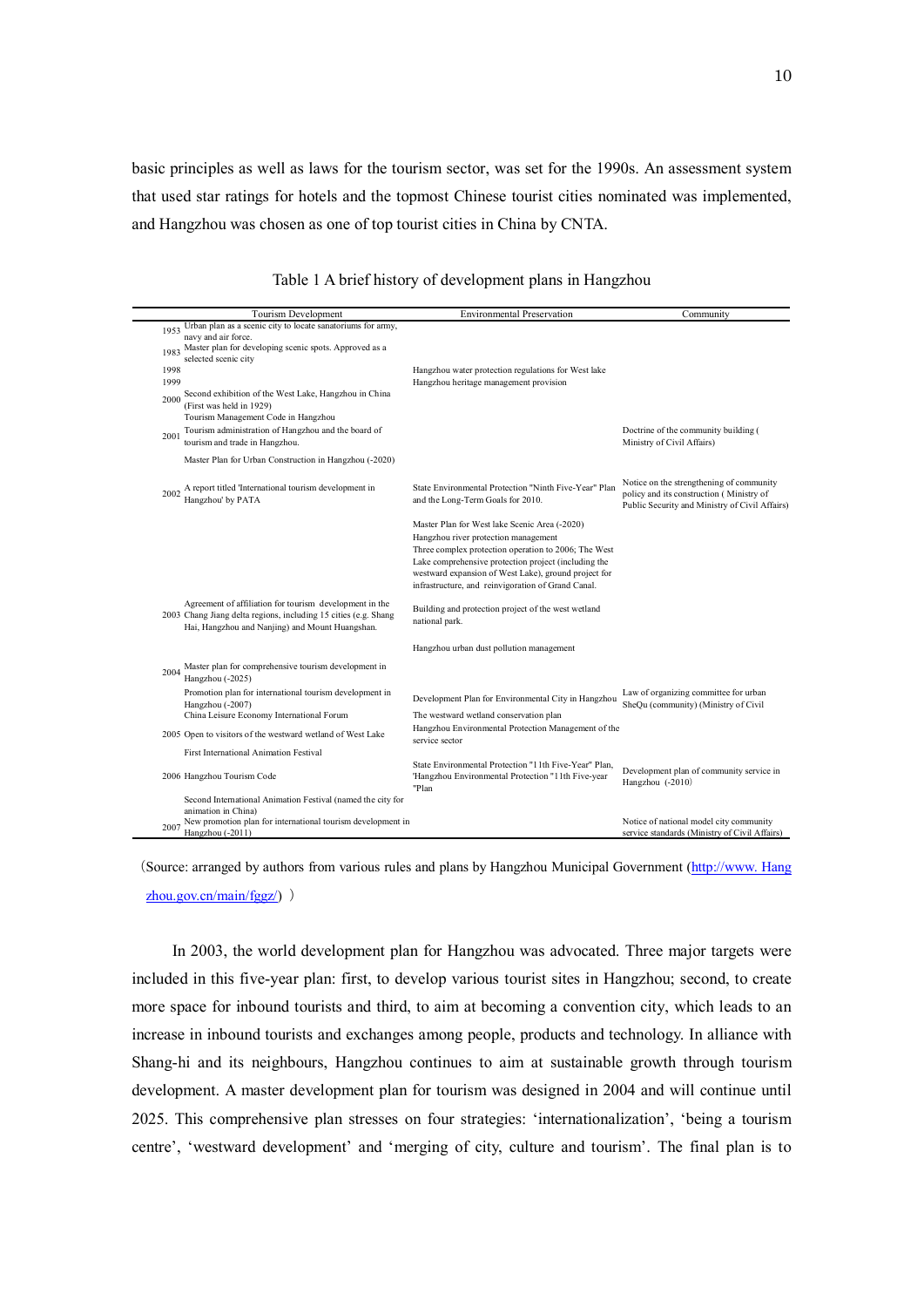focus on the development of the natural environment of West Lake, including tourism development of the urban as well as suburban areas in Hangzhou.

#### **4.3 Environmental preservation in West Lake**

 Since 1979, when Deng Xiaoping's development strategy for China was promulgated, China has been experiencing high growth rates. It continues to grow at around 10% annually. While at the beginning of devising strategies, major development plans were limited to the east coast areas, now the growth strategy has turned towards the inland areas in the west-south regions. Development of energy and labour-intensive industries such as heavy industry and export-oriented manufacturing has led to high growth in the Chinese economy. However, this tendency has also caused serious environmental problems, especially in urban areas. Hangzhou is no exception, and protection of the environment especially around West Lake is of a high priority. As mentioned above, the major causes of deteriorating water quality in West Lake include the discharge of contaminated and untreated water as a result of farming, manufacturing and tourism activities, and inflow from rivers whose water quality is poor. The water system of West Lake was improved by various measures, including increasing the incursion of water from the Qiantang Jiang River $4$  and construction of a sewerage system around West Lake. Part of the water drawn from river is poured into artificially constructed wetlands located southward of West Lake and after treatment, the water is drained out to West Lake (See lower images<sup>5</sup>). Moreover, periodical dredging operations were performed in 1952, 1976 and 1999–2003.



As shown in Table 1, the municipal authority in Hangzhou carried out various treatments and environmental preservation plans. In 2002, under the Master Plan for the West Lake Scenic Area (until 2020), three complex protection operations began—the West Lake Comprehensive Protection Project (including the westward expansion of West Lake), an infrastructure ground project and

 $\overline{a}$ 

<sup>&</sup>lt;sup>4</sup> Six points of intake from the river have been operating since 1986. The rate of circulation of water in West Lake is now estimated to be once per month. 5 The images depict the Eco-Park of Long Bridge Stream in Hangzhou.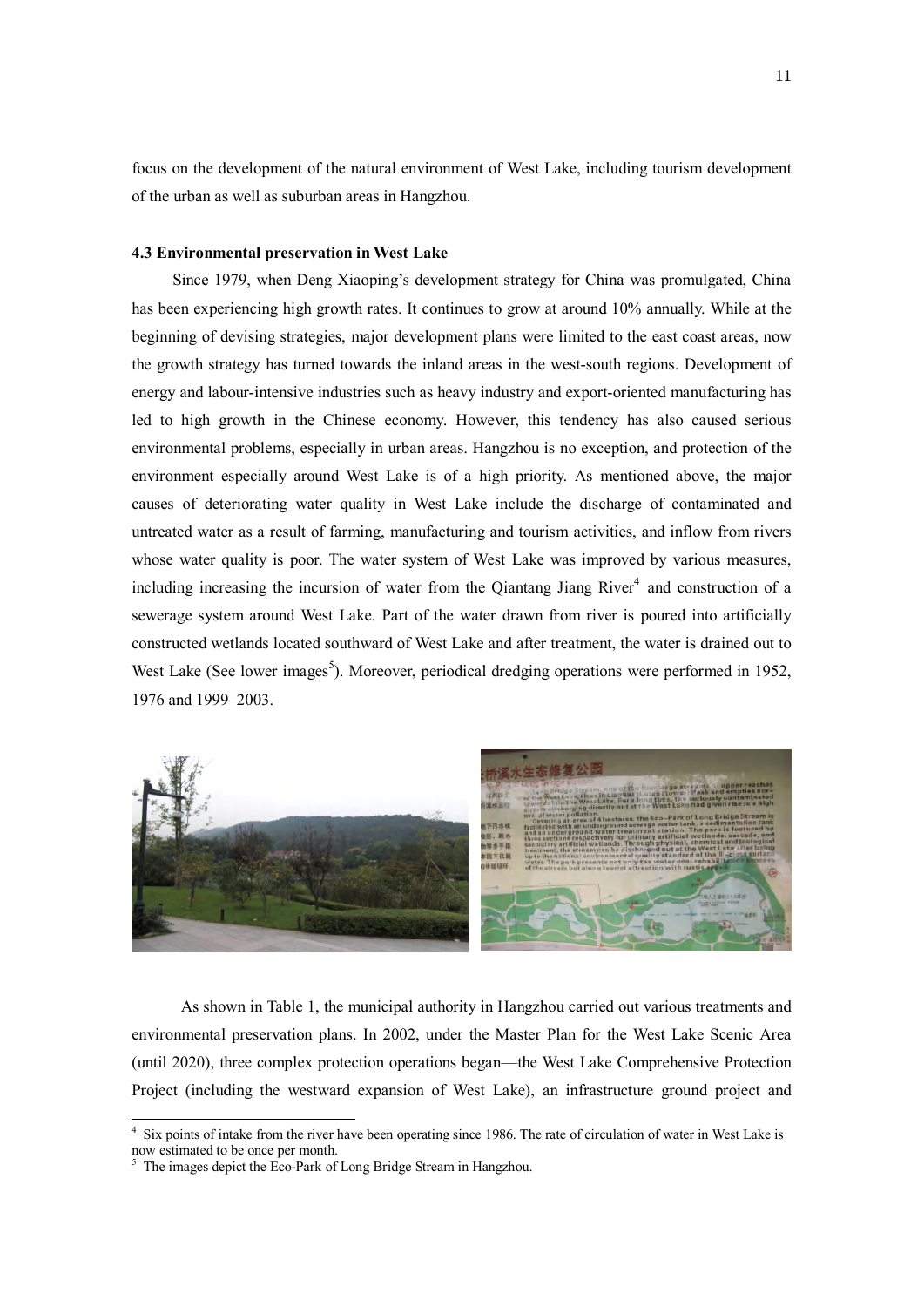reinvigoration of the Grand Canal. These projects are currently underway. At the same time, the Hangzhou Environmental Protection "11th Five-Year" Plan was advocated in 2006 to accelerate industrialization, urbanization, growing educational potential and internationalization. In the face of new changes, this plan must be linked to environmental protection to protect the rivers, lakes and mountains of Hangzhou; make good use of its natural resources and create a people-oriented ecological city. This plan also stressed that an environmental protection strategy will lead Hangzhou to become an environmentally friendly as well as a historical and cultural tourist site. A strong support for ecological construction, ecological protection and pollution prevention is expected to provide a good foundation for sustainable economic and social development in Hangzhou.

Accordingly, these protection plans for the overall environment in Hangzhou should be centred on environmental preservation of West Lake and its surroundings. As far as the urban construction plan is concerned, the condition of the infrastructure and greens has steadily improved. The area to the east of the lake is intended to be used for business, that to the south will be an upscale street, that to the north is for significant historical sites and that to the west is a new location that will include the widening West Lake in order to attract tourists. However, some problems persist, basically because of urban reconstruction and tourism development.

First, there exists the problem of water quality, though an improvement in water quality has been noted over the years and some of the improvement projects seem effective. However, the achievement rate of environmental standard for drinking water quality is 89.7%, while for the Qiantang Jiang basin it is only 43.5% and for the Hangzhou Canal it is 0%. West Lake's water quality, though improving, is still in the V-class, the worst situation (See Table 2 for environmental quality standards for surface water and Table 3 for selected and monitored urban-area lakes<sup>6</sup>). In spite of the various efforts mentioned above, an immediate improvement in the ambient water quality of West Lake and its surroundings is required.

Second, the increase in tourism and rapid urban redevelopment has caused various urban environmental problems such as overcrowding, congestion, air pollution and traffic accidents. Table 4 shows selected data related to the economic, environmental and social aspects of development in Hangzhou. The figures are indicated in the Development Plan for an Environmental City in Hangzhou in 2002. It should be noted that the government has much to do to achieve its long-term goals, especially with regard to economic and environmental efficiency, pollution control and environmental preservation. On the other hand, cooperative action between the government and the community is needed to tackle such issues and attain these goals. An increase in population is mainly caused by influx from other regions, leading to a mixture of local people and people from

 $\overline{a}$ 

 $<sup>6</sup>$  It is easy to see that the water quality in selected urban area lakes except for Kunming Lake is below V. In general,</sup> the water quality continues to be poor everywhere in China. There is little difference between the Chinese and Japanese standards as shown in Table 2. As far as total P and N are concerned, the difference is less than 0.1 and 1.0 respectively for type V in Japan.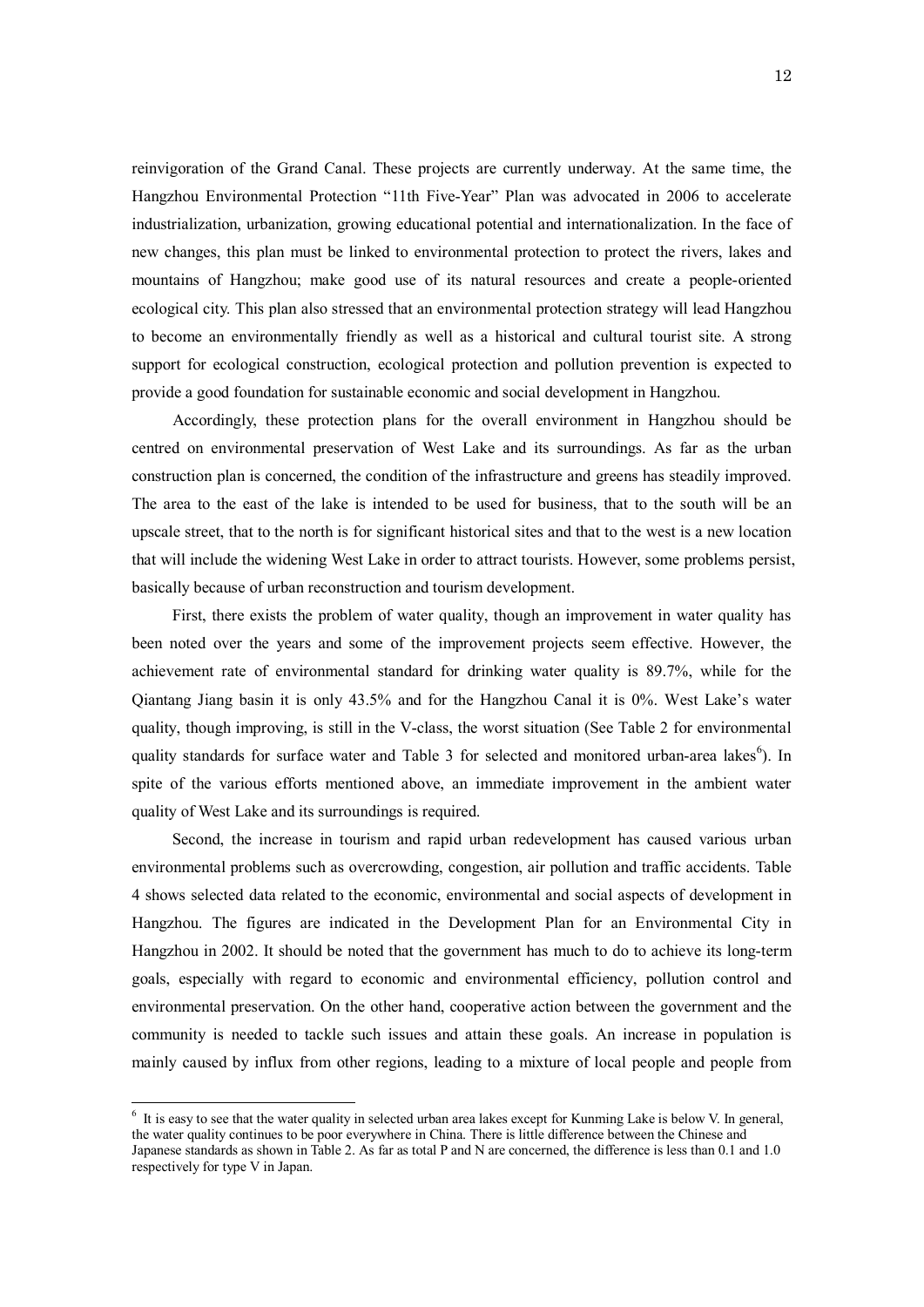outside. Hence, there is no doubt that the community structure in Hangzhou has been changing steadily with the fluidity of population. Accordingly, this brings about difficulties in the traditional system of managing the community.

Table 2 Environmental quality standards Table 3 Lakes in urban areas

| of dams and lakes in China |                                                    |           |       |      |       |  |  |  |  |  |  |  |
|----------------------------|----------------------------------------------------|-----------|-------|------|-------|--|--|--|--|--|--|--|
|                            |                                                    | Standards |       |      |       |  |  |  |  |  |  |  |
|                            | Type II<br>Type III<br>Type IV<br>Type V<br>Type I |           |       |      |       |  |  |  |  |  |  |  |
| Total P(mg/l)              | 0.002                                              | 0.01      | 0.025 | 0.06 | 0.12  |  |  |  |  |  |  |  |
| Total N(mg/l)              | 0.04                                               | 0.15      | 0.3   | 0.7  | 1.2   |  |  |  |  |  |  |  |
| Chlorophyll a<br>(mg/l)    | 0.001                                              | 0.004     | 0.01  | 0.03 | 0.065 |  |  |  |  |  |  |  |
| Transparancy(m)            | 15                                                 | 4         | 2.5   | 1.5  | 0.5   |  |  |  |  |  |  |  |

|  |  |  | Table 3 Lakes in urban area: |  |
|--|--|--|------------------------------|--|
|  |  |  |                              |  |

| (monitored sites) |                                    |                   |         |               |                 |  |  |  |  |  |
|-------------------|------------------------------------|-------------------|---------|---------------|-----------------|--|--|--|--|--|
| Dam/Lake          | Nutritional                        | Nutrition         |         | Water Quality | Major pollution |  |  |  |  |  |
|                   | Status Index                       | <b>Status</b>     | 2006    | 2005          | indicators      |  |  |  |  |  |
| Kunming Lake      | 44                                 | medium -<br>grade | Ⅲ       | V             |                 |  |  |  |  |  |
| East Lake         | medium -<br>below V<br>65<br>grade |                   |         | below V       | Total P         |  |  |  |  |  |
| West Lake         | 56                                 | low-grade         | below V | below V       | Total N         |  |  |  |  |  |
| Xuanwu Lake       | 56                                 | low-grade         | below V | V             | Total N         |  |  |  |  |  |
| Daemyeong Lake    | 58                                 | low-grade         | below V | below V       | <b>Total N</b>  |  |  |  |  |  |

(Source: Environmental quality standard for surface water in 2001 (http://www.sepa.gov.cn/japan /env\_info/3\_3.htm) and Public Report of Environmental Statistics in China, 2006 (http:// www. sepa. gov.cn/japan /env\_info/3\_0.htm))

| Index       |                                                                  | criterion<br>unit      |              |           | city        | urban area |             |  |
|-------------|------------------------------------------------------------------|------------------------|--------------|-----------|-------------|------------|-------------|--|
|             |                                                                  |                        |              | 2005      | 2020        | 2005       | 2020        |  |
|             | per capita GDP                                                   | $\frac{1}{2}$ /person  | $\geq$ 33000 | 36500     | >120000     | 48000      | $>$ 200000  |  |
| Economy     | farmer's per capita income                                       | $\frac{1}{2}$ /person  | $\geq$ 11000 | 6420      | >14000      | 7850       | >18000      |  |
|             | per capita DI                                                    | $\frac{1}{2}$ /person  | $\geq$ 24000 | 14500     | >35000      | 15000      | >35000      |  |
|             | energy efficiency                                                | $t/\frac{3}{2}10000$   | $\leq 1.4$   | 0.8       | < 0.6       | 0.7        | < 0.6       |  |
|             | water efficiency                                                 | $m^3/\frac{110000}{m}$ | $\leq 150$   | 95        | < 88        | 110        | < 100       |  |
|             | share of woodland (mountain area)                                | $\frac{0}{0}$          | $\geq 70$    | 92        | > 94        | 30         | >30         |  |
|             | share of environmental protection                                | $\%$                   | $\geq$ 17    | 21        | >25         | 15         | >17         |  |
|             | water quality                                                    | $\%$                   | $100$ , IV-  | $>95. -V$ | $100$ , IV- | $>95. -V$  | $100$ , IV- |  |
|             | urban air quality (days over 2-class)<br>air standards)          | days                   | $\geq$ 330   | near 300  | >330        | near 300   | >330        |  |
|             | environmental efficiency                                         | 1000l/                 | $<$ 5.0      | 5         | <4.0        | 4.8        | 4.5         |  |
| Environment | (upper SO <sub>2</sub> lower COD)                                | 10001/                 | $<$ 5.0      | 11.4      | < 5.0       | 7          | 4.5         |  |
|             | life drainage treatment rate                                     | $\%$                   | $\geq 70$    | 55        | >70         | 60         | >75         |  |
|             | recycle rate of industrial water                                 | $\%$                   | $\geq 50$    | 65        | >70         | 70         | >75         |  |
|             | achievement rate of environment<br>standards in tourist district | $\%$                   | 100          | 95        | 100         | 95         | 100         |  |
|             | share of investment for<br>environmental preservation            | $\%$                   | $\geq 2.5$   | 2.5       | >3.5        | 2.5        | >4.0        |  |
| Society     | penetration rate of environmental<br>education                   | $\%$                   | > 85         | 75        | >85         | 88         | >95         |  |
|             | public environmental satisfaction                                | $\%$                   | > 90         | 85        | >95         | 85         | >95         |  |

Table 4 Summary of selected index of policy target in Hangzhou

(Source: Development Plan for Environmental City in Hangzhou, 2002)

#### **4.4 Role of community (SheQu) and tourism development**

The governance structure in Zhejiang Province is as follows. There are 11 cities in Zhejiang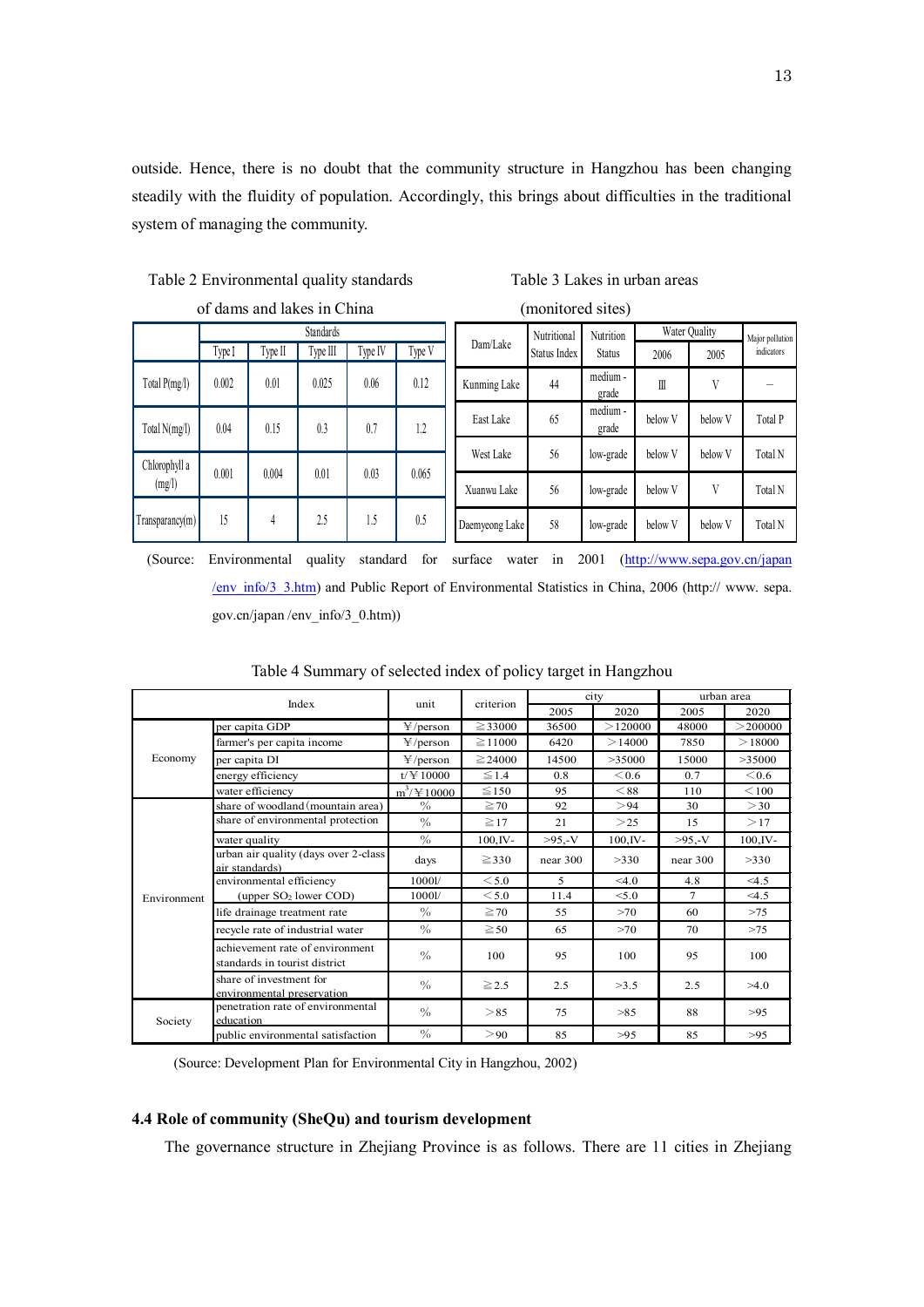Province, and the capital is Hangzhou (population: about 7.86 million in 2007). The capital has 8 districts, 3 prefecture-level cities and 2 prefectures. West Lake District (about 0.71 million) is 1 of the 8 districts under Hangzhou municipality. In West Lake (Xihu) District, there are 10 street bureaus and 2 towns. The community that we surveyed in this paper is Jing Si SheQu (population: about 9290) located in West Lake Street Bureau, which has 121 SheQu and 64 villages.



Here, we focus our attention on the following: first, how the rapid increase in population and urbanization has influenced the community structure in Hangzhou, and second, the extent to which residents in the community, especially in the vicinity of West Lake, are committed to various authorized plans and projects for environmental conservation and tourism development. As mentioned above, the governance system in China consists of country or province, city and others. A district or community in a city (or 'SheQu' in Chinese) is organized by a basic organization called a 'resident's commission'. In a huge urban area, centralized decision making is difficult. Projects planned by the central or municipal government can be governed effectively by small units of management like the SheQu. Apart from its administrative structure, the SheQu plays a very important role in ruling a socialist society and its people. After 1978, when the new constitution was established, an organization system similar to resident's commission or street bureaus was constructed. In the 1990s, they were systematically transformed into the SheQu. It is stated in the Doctrine of Community Building, 2001, that the major aim of SheQu construction is to raise the welfare of the community by developing community services and utilizing local human resources (see Table 1). Under government restriction, the SheQu has certain powers to develop SheQu-related projects and organize plans. Community services in the SheQu include economic, political,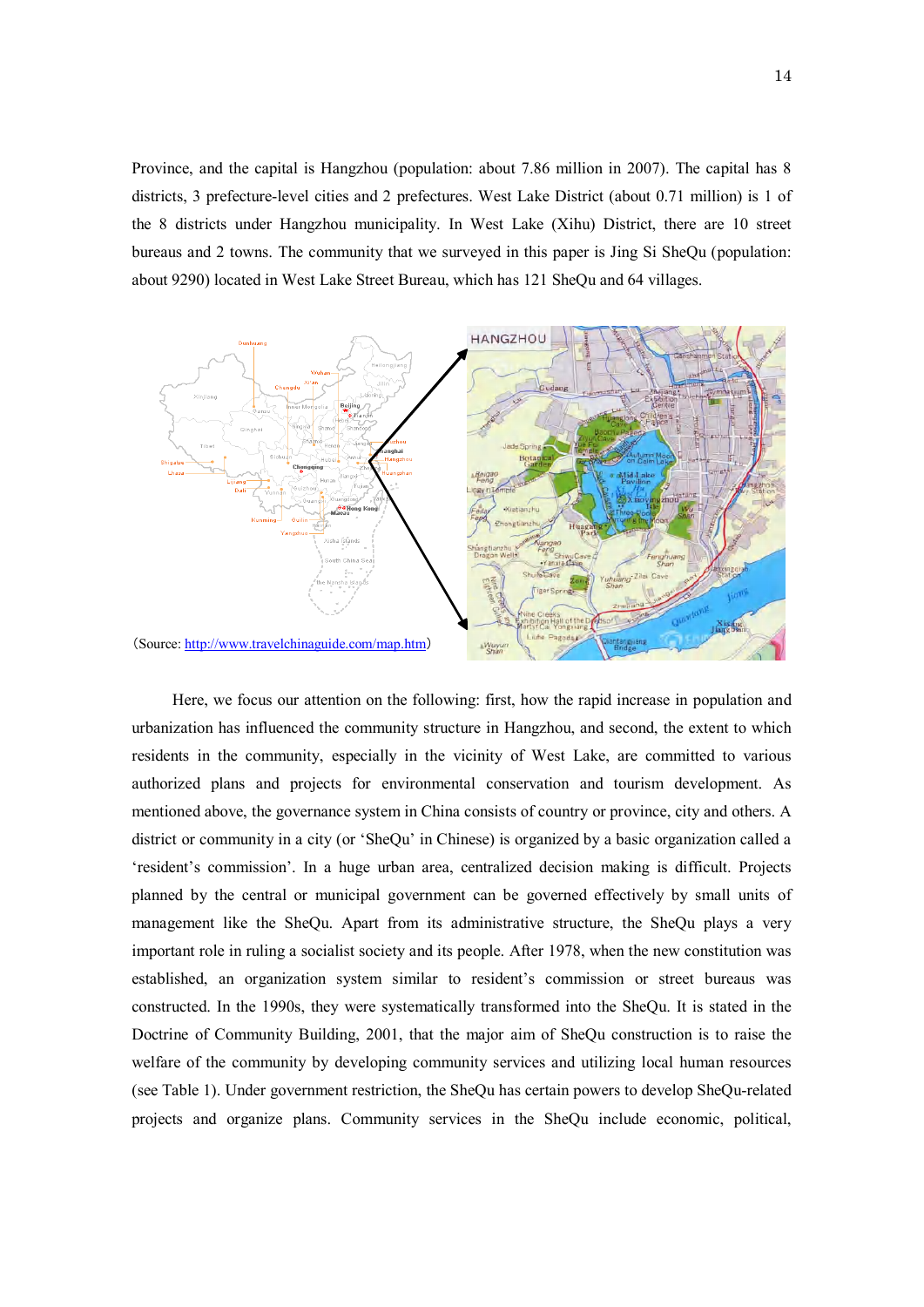integrated and environmental activities<sup>7</sup>. Although the role of the SheQu as a governance system may be reinforced in order to govern people and society effectively, it may be also true that the SheQu is now in a critical position to tackle problems of overpopulation, deterioration of employment and security, and environmental preservation. As described in the model, cooperation between the government and the community is necessary for diminishing the gap between their welfare targets. Accordingly, spontaneous and voluntary expression of community opinion is necessary, and coordination between the government and the community must be considered an effective mechanism. Our next task is to observe and analyze community involvement and problems of coordination between the government and the community in Hangzhou.

#### **5. An Empirical Research on Ecotourism Development in Hangzhou**

#### **5.1 Framework of empirical research**

 $\overline{a}$ 

 To make our analysis efficient, we selected a typical community site named Jing Si SheQu, located to the south of and adjacent to West Lake. It had a population of 9,290, with 1,486 families living in 7 square kilometres. Almost 4,200 people originally came from outside the community. The resident's commission of Jing Si SheQu is composed of several officials specified for each section—general, party, social security, life assistance, birth plan, sanitary control, environmental preservation and so on. The head of the office is a secretary of the party committee and there are 8 staff members in total. Incidentally, 124 members of the party reside in Jing Si SheQu. Although waste management, street cleaning and tree planting are entrusted to a management company, some jobs related to sanitation control and environmental preservation are exclusively supervised by the commission. An estimated 200 people in Jing Si SheQu belong to a volunteer service centre and are involved in caring for the elderly, street cleaning and bicycle maintenance. There are many attractions for tourists in Jing Si SheQu, but tourism development has been little developed as a major community policy. However, the development of tourism in this region is affecting the daily lives of residents in the community.

 To make an effective empirical study, we held hearings of the residents' committee of Jing Si SheQu and conducted a questionnaire survey of the residents. The following points are expected to be revealed through the survey: what do residents think about the development plans for Hangzhou, how they evaluate them and how measures to ensure that their opinions can be reflected in the planning are adopted in the administrative system. The research was conducted during 1–19 September 2008. We interviewed 104 residents for the study. The questionnaire was composed of

 $^7$  The scope of community services and organization frameworks of SheQu was established in 2004 (See Table 1). Services by the SheQu mainly consist of the welfare of the elderly, minimum life security, job placement and population control. Although environmental management is also included, the commission's aims are primarily centred on welfare and employment.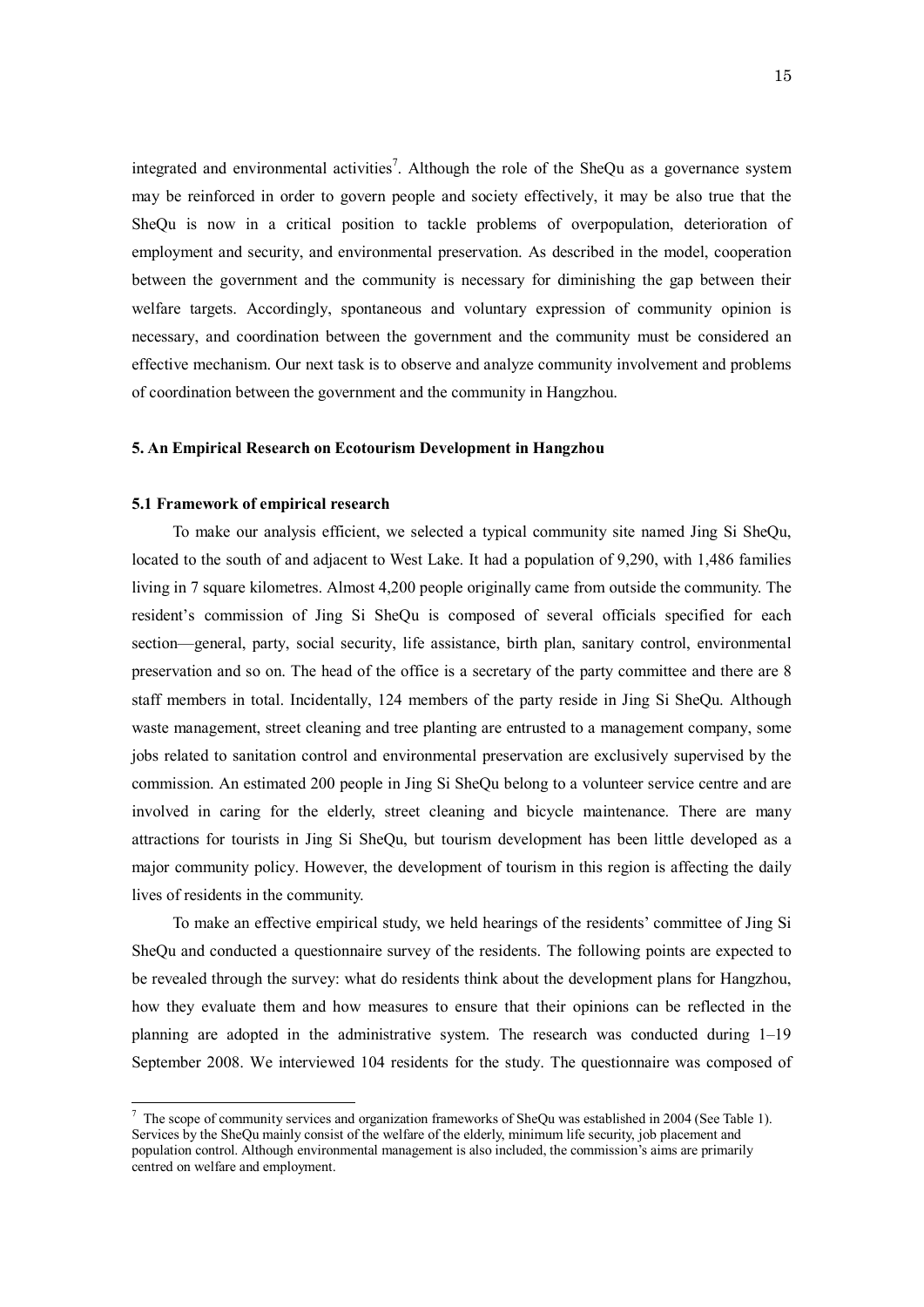three parts. The first part asks questions about the general stance of the residents regarding development in China and Hangzhou from the environmental and economic perspectives. The second constitutes the main part of the survey, which involves the residents' evaluation of specific aspects of environmental and tourism development and planning. This part also includes questions that assess the nature of community involvement in regional policy measures and plans. The third part is related to the characteristics of the sample structure, including age, sex, years of residence and income (See Figure 5 below). Moreover, many individual opinions were added to the responses by the respondents in their own handwriting.

Among the 104 samples, the number of males was 48, the average age was 34.8, the average number of years as a resident was 20.5 and family size was 3.68. A large number of people in the sample (65%) was engaged in tourism-related occupations like accommodation, shops and restaurants. This may be because the area around Jing Si SheQu is near West Lake. In this sense, the residents in Jing Si SheQu should have a strong interest in tourism development and related regional plans. Almost 79% of people had a high school or university level of education and the estimated annual income was around ¥30,000, almost double the per capita disposable income in Hangzhou (see Table 4). Therefore, it may be assumed that the residents in Jing Si SheQu are relatively well educated and have a high income.

Except for some questions, statements were elicited through the use of a five- (or four-) point Likert-type scale, with 1 being the lowest (very strongly disagree) and 5 the highest (very strongly agree).



#### Figure 5 Structure of samples (persons)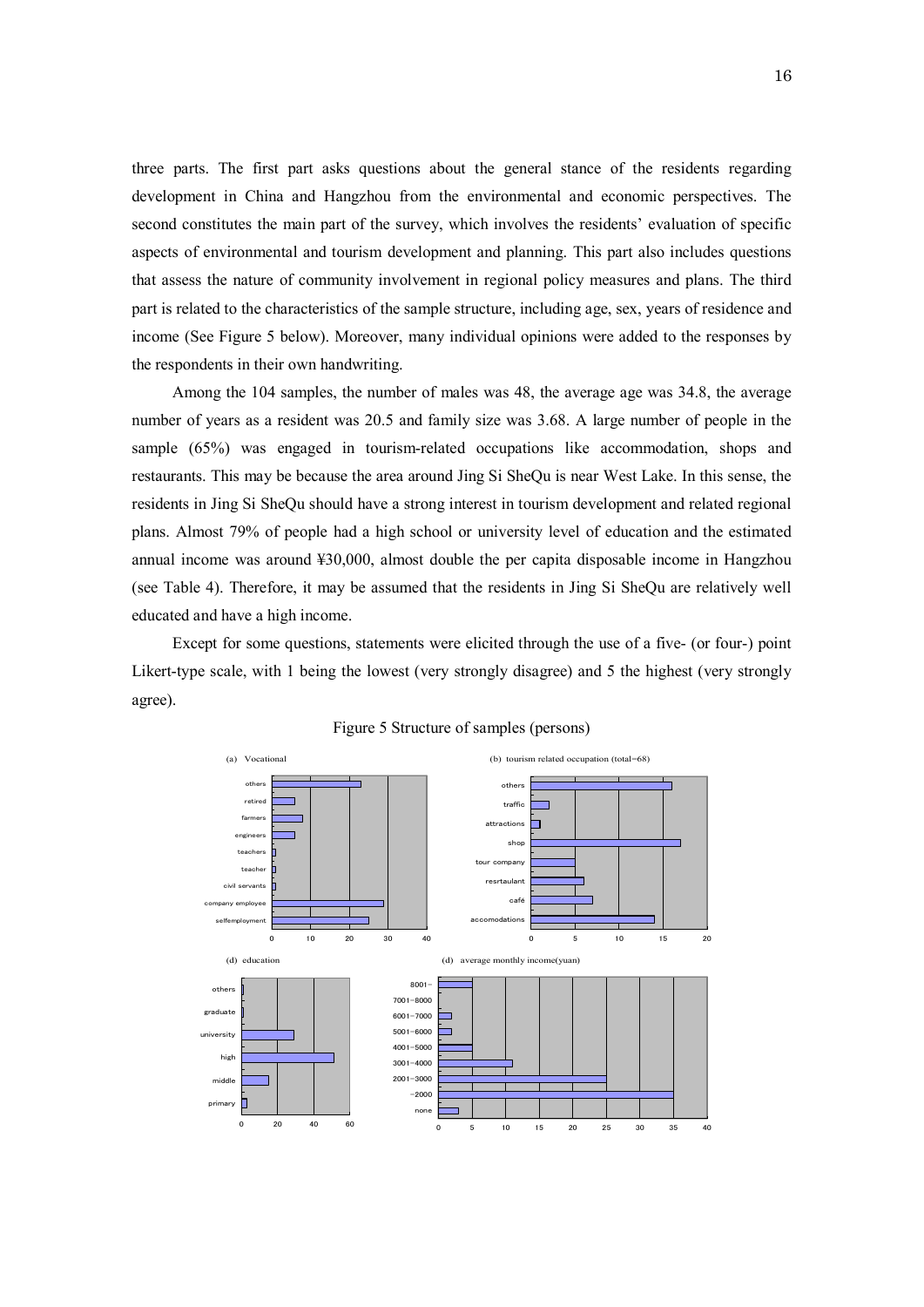#### **5.2 Overall results**

 $\overline{a}$ 

The overall results of the research are shown in Table 5. Before analysing statistically the empirical data on community involvement, we shall make some heuristic observations.

First we shall focus on what residents think about and how they behave with regard to environmental improvement in Hangzhou (Question Nos. 1–9 and 12). In general, their environmental consciousness seems to be high. It should be noted that they think the environmental situation in Hangzhou is much better than in the rest of China $\delta$ . The scores on preservation of the natural and cultural heritage, water quality and environment around West Lake were generally high. These scores express that the government's environmental conservation activities of West Lake are highly valued by residents and that residents do something good for preserving environment of West Lake. It seems natural that a community near West Lake should care about environmental protection, since more than half of the sample population is engaged in tourism and living in a scenic area of West Lake<sup>9</sup>. Second, the questionnaire asked about the residents' stances on tourism development (Question Nos. 10–12). The places that the residents recommend are sites of 'cultural and historical heritage', 'scenic landscape', and 'shopping centre'. They think that the environmental issues in Hangzhou are related to economic development, including industry, agriculture and tourism, but believe that community activities should have less influence on the environment in Hangzhou. Moreover, 48.1% residents think environmental protection should be given a priority over tourism development, while 29.8% want to prioritize tourism development. As far as the benefit from tourism development is concerned, 67% residents think tourism development is very beneficial for the society and 61% think it is beneficial for the individual. Third is with regard to community involvement towards development and its planning (Question Nos. 12–19). As mentioned above, many residents approve the development and environmental preservation plans by the government. This means that the plans and their enforcement in China, if well-designed and well-executed, can result in coordination between national and local targets so as to optimize community welfare. Although residents think the SheQu should play an important role in tourism development and environmental preservation, the levels of commitment and cooperation in the SheQu are still low. Under some instructions by the SheQu or government, around 25% residents take part in voluntary activities such as 'cleaning up waste', 'cleaning up roads' and 'tourism information' in order to

<sup>&</sup>lt;sup>8</sup> In the "11th five-year-plan" of 2006, the central government of China expressed an urgent need for environmental policies to tackle various pollution problems and natural disasters. Local people are probably well acquainted with these issues and can judge the current environmental situation in Hangzhou in comparison to various other regions in

China. The scores of No. 2 and No. 3 show a statistically significant difference of less than 1% ( $t = 6.74$ ).<br><sup>9</sup> 91.4% of residents give 4 or 5 points for No. 9. There is little difference between the scores of residents engaged in the tourism-related sector and residents who are not. They are close to each other but only show a statistically significant difference in Nos. 11-1, 11-4, 12-3, 18-1 and 18-2. More residents engaged in the tourism sector tend to think that tourism development and community activity affect the environment in Hangzhou. Every resident understands the severity of safety and traffic in Hangzhou, and especially, those who are engaged in the tourism sector take the issue of traffic congestion more seriously. Surprisingly, there is no difference in the awareness of 'ecotourism' between the two samples.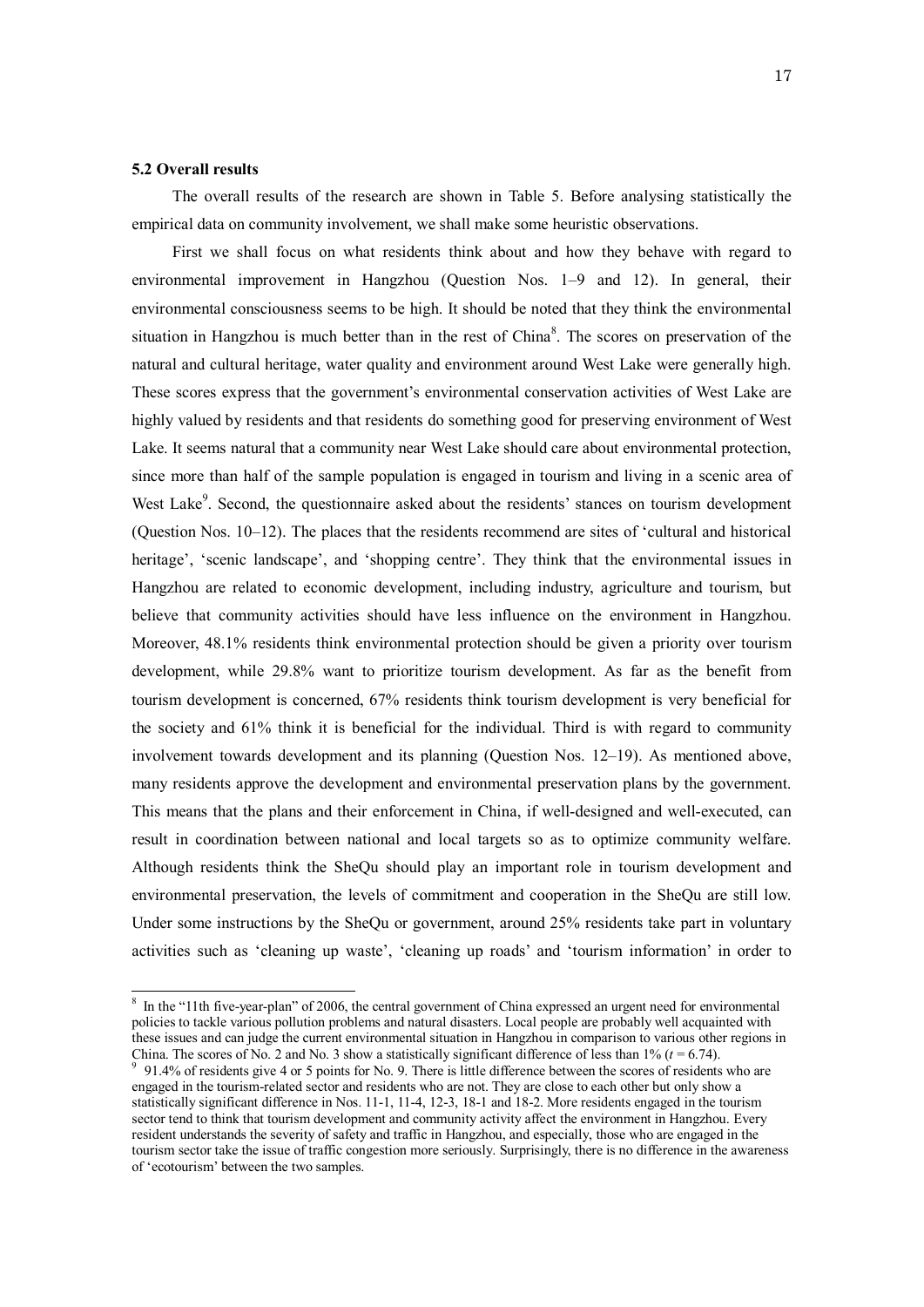## improve the hospitality $10$ .

| No.                     | <b>Question</b>                                                                                         |                            | Score                                                                                       | No.                       | Question |                                                                                                                       | Score                                                                |                               |        |
|-------------------------|---------------------------------------------------------------------------------------------------------|----------------------------|---------------------------------------------------------------------------------------------|---------------------------|----------|-----------------------------------------------------------------------------------------------------------------------|----------------------------------------------------------------------|-------------------------------|--------|
| $\mathbf{1}$            | How much do you care about the environment ?                                                            |                            |                                                                                             | 4.31                      |          |                                                                                                                       |                                                                      | cleanup of the road           | 26.92% |
| $\mathbf{2}$            | What do you think about the environmental conditions in China?                                          |                            |                                                                                             | 3.01                      |          |                                                                                                                       |                                                                      | cleanup of waste              | 28.85% |
| 3                       | What do you think about the current state of environment in Hangzhou?                                   |                            |                                                                                             | 3.84                      |          |                                                                                                                       |                                                                      | traffic control               | 18.27% |
| $\overline{\mathbf{4}}$ | Do you agree that government cares about the environmental situation in                                 |                            |                                                                                             | 4.03                      |          | For better hospitality to visitors,<br>have you ever done each of the                                                 | 4                                                                    | tourism information           | 23.08% |
|                         | West Lake?                                                                                              |                            | environmental protection                                                                    | 17.31%                    | 13       | following activities under instruction                                                                                |                                                                      |                               |        |
|                         | What do you think about how future                                                                      | $\mathbf{1}$<br>$\sqrt{2}$ |                                                                                             |                           |          | of SheQu or government?                                                                                               |                                                                      | urban governance              | 6.73%  |
| 5                       | development of West Lake should                                                                         | 3                          | tourism development oriented                                                                | 9.62%                     |          |                                                                                                                       | 6                                                                    | environemental volunteer      | 6.73%  |
|                         | be ?                                                                                                    | $\overline{4}$             | both                                                                                        | 73.08%                    |          |                                                                                                                       | 8                                                                    | others                        | 29.81% |
|                         |                                                                                                         |                            | other                                                                                       | $0.00\%$                  |          |                                                                                                                       |                                                                      | none                          | 9.62%  |
|                         | Are you familiar with 'ecotourism'?                                                                     |                            |                                                                                             | 3.18                      |          |                                                                                                                       |                                                                      | 1 cleanup of the road         | 10.58% |
| 7                       | Do you do any actions to tackle with 'global warming' issue ?                                           |                            |                                                                                             | 3.84                      |          |                                                                                                                       |                                                                      | cleanup of waste              | 19.23% |
| 8                       | You live in the West Lake scenic spots. Do you understand the meaning of<br>scenic spots here?          |                            |                                                                                             | 3.54                      |          |                                                                                                                       | 3                                                                    | traffic control               | 11.54% |
| 9                       | Do you care about environmental protection in daily life in the West Lake<br>scenic spots?              |                            |                                                                                             | 4.36                      |          | For better hospitality to visitors,<br>14 have you ever done each of the<br>following activities voluntarily ?        | 4                                                                    | tourism information           | 29.81% |
|                         |                                                                                                         | -1                         | landscape                                                                                   | 75.00%                    |          |                                                                                                                       |                                                                      | urban governance              | 6.73%  |
|                         |                                                                                                         | $\,2\,$                    | foods                                                                                       | 18.27%                    |          |                                                                                                                       | 6                                                                    | environmental volunteer       | 9.62%  |
|                         |                                                                                                         |                            | souvenir                                                                                    | 29.81%                    |          |                                                                                                                       |                                                                      | others                        | 39.42% |
| 10                      | What do you recommend to visitors                                                                       | $\overline{4}$             | cultural and historical heritage                                                            | 89.42%                    |          |                                                                                                                       |                                                                      | none                          | 8.65%  |
|                         | to Hangzhou?                                                                                            | 5                          | boating and walking                                                                         | 27.88%                    |          | 15 How frequent do you participate in SheQu activity?                                                                 |                                                                      |                               | 1.875  |
|                         |                                                                                                         | 6                          | shopping center                                                                             | 49.04%                    |          |                                                                                                                       |                                                                      | Drum corps                    | 0.96%  |
|                         |                                                                                                         |                            | attractions                                                                                 | 8.65%                     |          | Have you ever participated in the<br>following activities managed by                                                  |                                                                      | Relay race                    | 2.88%  |
|                         |                                                                                                         | 1                          | tourism development in<br>Hangzhou affects the<br>environment in Hangzhou                   | 3.57                      |          |                                                                                                                       |                                                                      | 3 Tai Chi                     | 0.96%  |
|                         | What do you think about the relation<br>11 between environmental protection<br>and tourism development? |                            | industry and agriculture take<br>impact on the environment in                               | 3.55                      | 16       |                                                                                                                       |                                                                      | mountain crimbing competition | 16.35% |
|                         |                                                                                                         | 3                          | government policy affects the<br>environment in Hangzhou                                    | 3.75                      |          |                                                                                                                       |                                                                      | planting trees                | 16.35% |
|                         |                                                                                                         |                            | community activities affect the<br>environment in Hangzhou                                  | 3.14                      |          |                                                                                                                       |                                                                      | 6 athletic game               | 11.54% |
|                         |                                                                                                         | 5                          | In general tourism development<br>should be given priority to<br>environmental protection   | 2.80                      |          | SheQu ?                                                                                                               |                                                                      | citizen's school              | 1.92%  |
|                         |                                                                                                         |                            | Do you think economy is<br>booming?                                                         | 4.28                      |          |                                                                                                                       |                                                                      | 8 School for elderly          | 1.92%  |
|                         |                                                                                                         |                            | Do you think employment is<br>increasing?                                                   | 3.48                      |          |                                                                                                                       |                                                                      | celebration for golden week   | 5.77%  |
|                         |                                                                                                         | 3                          | Do you think traffic congestion<br>is mitigated?                                            | 2.32                      |          |                                                                                                                       | #                                                                    | celebration for women's day   | 9.62%  |
|                         |                                                                                                         |                            | Do you think asset price is<br>increasing?                                                  | 4.29                      |          |                                                                                                                       |                                                                      | # none                        | 57.69% |
|                         |                                                                                                         | 5                          | Do you think the crime is<br>reducing?                                                      | 2.73                      | 17       | Do you have usually any concern for<br>the environmental and tourism plan<br>or policy of West Lake?<br>$\mathcal{D}$ |                                                                      | tourims aepects               | 2.97   |
|                         |                                                                                                         | 6                          | Do you think natural and cultural<br>heritages are well-preserved?                          | 4.01                      |          |                                                                                                                       |                                                                      | environmental aspects         | 3.16   |
|                         |                                                                                                         |                            | Do you think water quality of<br>West Lake is improving?                                    | 3.63                      | 18       | Have you ever made comments or suggestions on the environmental and<br>tourism plan or policy of West Lake ?          |                                                                      |                               | 19.23% |
|                         |                                                                                                         | 8                          | Do you think environment<br>around West Lake is improving?                                  | 4.21<br>local government? |          |                                                                                                                       | If any, have your comments or suggestions been discussed by SheQu or |                               |        |
|                         |                                                                                                         | 9                          | Do you think visitors become<br>eco-friendly?                                               | 3.56                      | 19       | Hove you ever received information or education about environment or<br>tourism through SheQu?                        |                                                                      |                               | 50.00% |
| $\bf{12}$               | Question of various situations in<br>Hangzhou                                                           | 10                         | Do you think there are over all<br>positive effects through tourism?                        | 3.70                      |          |                                                                                                                       |                                                                      |                               |        |
|                         |                                                                                                         |                            | Do you think there is positive<br>effect for you through tourism?                           | 3.49                      |          |                                                                                                                       |                                                                      |                               |        |
|                         |                                                                                                         |                            | Do you think local government<br>should promote tourism<br>development plans?               | 4.01                      |          |                                                                                                                       |                                                                      |                               |        |
|                         |                                                                                                         | 13                         | Do you think identity of<br>residents is growing?                                           | 3.52                      |          |                                                                                                                       |                                                                      |                               |        |
|                         |                                                                                                         | 14                         | Do you think residents become<br>more cooperative?                                          | 3.38                      |          |                                                                                                                       |                                                                      |                               |        |
|                         |                                                                                                         | 15                         | Do you think life standards is<br>improving?                                                | 3.90                      |          |                                                                                                                       |                                                                      |                               |        |
|                         |                                                                                                         | 16                         | Do you think over all<br>environment for daily life is                                      | 3.94                      |          |                                                                                                                       |                                                                      |                               |        |
|                         |                                                                                                         |                            | Do you think as a community<br>17 SheQu should do action for<br>tourism development?        | 3.88                      |          |                                                                                                                       |                                                                      |                               |        |
|                         |                                                                                                         |                            | Do you think as a community<br>18 SheQu should do action for<br>environmental preservation? | 4.15                      |          |                                                                                                                       |                                                                      |                               |        |

### Table 5 Questions and answers

 $\overline{a}$ 

<sup>&</sup>lt;sup>10</sup> In case of no indication by organization, around 10 to 20% residents take part in various activities. However, in case of some indications, participation rate is clearly lower. Incidentally, in Japan, the participation rate in volunteer activity is around 25% (See Survey of structures of social living (1996), Ministry of Internal Affairs and Communications). In general, the participation rate is higher in the USA and UK.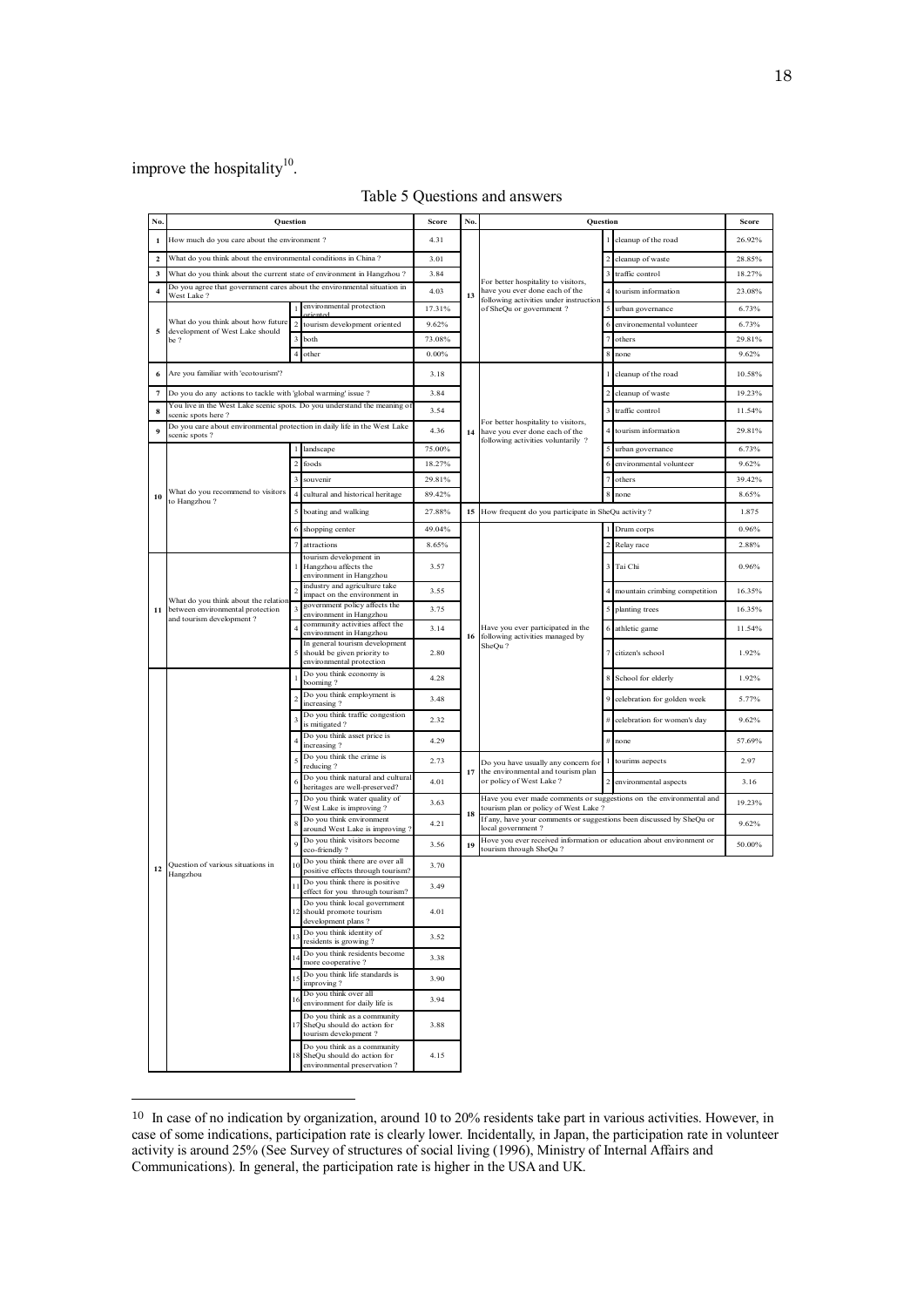While the residents tend to think that the SheQu should engage in positive activities with respect to tourism development and environmental preservation, their concern with policy and community building seems to be relatively high. To compare their concerns on policy and planning, about 20% residents answered that they have tried to make comments or suggestions on plans and policies of West Lake. Accordingly, it may be said that people in the community participate actively to resolve local issues. This is partly because the resident's commission in the SheQu operates under the leadership of the Communist Party, and in fact, many members of the party play an active role on all fronts (124 members of the party live in Jing Si SheQu).

As far as a roadmap of regional development in Hangzhou is concerned, the triple bottom lines for sustainable development, namely sound development of tourism, a well-preserved environment and steady growth of per capita income has been attained under the strong leadership of the central and local governments. The SheQu in Hangzhou has also played an important role in sustainability. Although it is still on its way to meeting its long-term target, it seems to be steadily progressing along the road to success. However, it should be noted that people are still worried about excessive tourism development, an ill-preserved environment and the weakening of community building. For example, 10% residents do not think the natural and cultural heritage is well-preserved and 16% do not agree that there has been improvement in the water quality of West Lake. Moreover, almost 25% residents tend to deny that there has been strengthening of identity development and cooperation in the community. They believe that too much reliance on the government will lead people to lose sight of the essence of the community.

#### **5.3 How much are people in the community committed to government?**

 Here we shall focus on community involvement. Although the samples are limited, we can clarify the residents' responses to plans and actions undertaken by the Hangzhou government. To estimate the residents' behaviour with regard to petitions or commitments to plans and actions undertaken by the Hangzhou government, we shall employ a logit model analysis.

In the logit model employed here, the dependent variable should be a discrete variable that represents a choice; for example, if a resident in the community makes a commitment to government or not. Accordingly, we can inquire into various factors that determine the residents' behaviour with regard to community involvement. Let  $Y_i = 1$  when people have actually proposed opinions or petitions on environment or tourism development plans or policies in West Lake, and let  $Y_i = 0$  when people have not. In the logit model, the probability of choice for each category is given as

$$
\text{Prov}(Y_i = 0 \mid x_i) = \frac{1}{1 + \sum \exp(b_k x_i)}, \quad \text{Prov}(Y_i = 1 \mid x_i) = \frac{\exp(b_j x_i)}{1 + \sum \exp(b_k x_i)},
$$

where  $b_j$  is a vector of estimated parameters and  $x_i$  is a vector of explanatory variables.

As for the dependent variables, we adopt two variables that indicate how residents have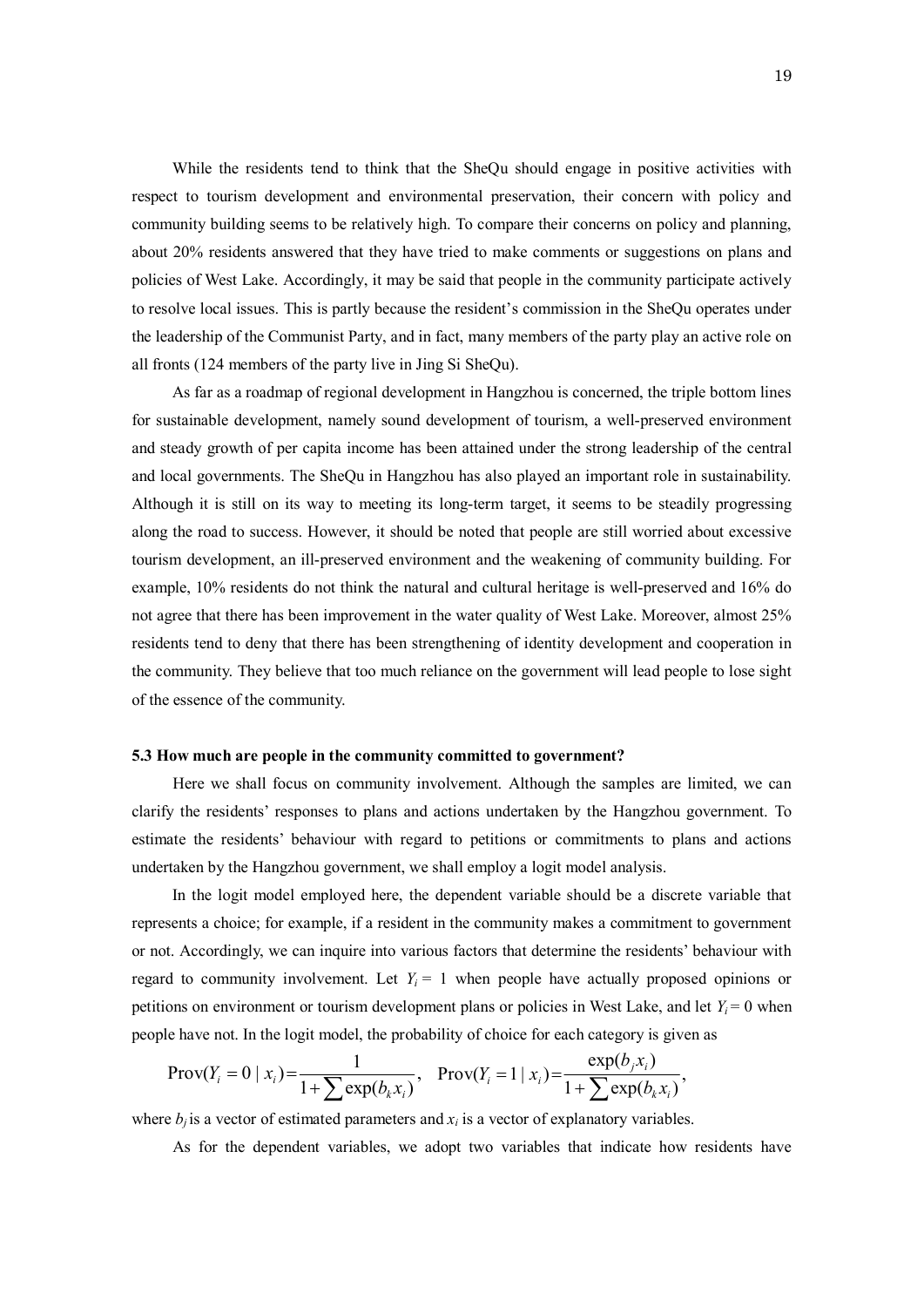responded to plans and actions undertaken by the Hangzhou government. One is the claims rate of people who have actually proposed petitions or commitments to development plans or actions for West Lake implemented by the Hangzhou government (see Question No. 18 in which the answers are either Yes or No). The other variable is the participation rate of people who have actually taken part in some activity of the SheQu (see Question No. 13 or 14, where the answers are either Yes or No)<sup>11</sup>. Moreover, we adopt explanatory variables that seem to be characteristic of concerns, evaluation, dependence and confidence with respect to the plans and policies implemented by the government or resident's commission in a SheQu as the community authority. The estimated outcome is shown in Table 6 for the claims rate and in Table 7 for the participation rate. In each table, a complete model with all variables is in the first column and the outcome of diminished variables is in the second column.

| Category                              | No.                           |           | Full model | Model selected |         |  |
|---------------------------------------|-------------------------------|-----------|------------|----------------|---------|--|
|                                       |                               | parameter | p-value    | parameter      | p-value |  |
| knowledge & concerns                  | O <sub>1</sub>                | 0.589     | 0.760      |                |         |  |
|                                       | Q8                            | $-3.443$  | 0.122      | $-1.696$       | 0.047   |  |
|                                       | Q2                            | 1.455     | 0.362      |                |         |  |
|                                       | O <sub>3</sub>                | 9.16      | 0.145      | 5.552          | 0.036   |  |
| Evaluation of the situation           | $Q11-1$                       | $-2.213$  | 0.169      | $-1.436$       | 0.039   |  |
|                                       | $Q11-2$                       | 2.204     | 0.185      | 1.642          | 0.055   |  |
|                                       | $Q12-3$                       | 0.34      | 0.655      |                |         |  |
|                                       | O12-7                         | $-1.883$  | 0.077      | $-1.026$       | 0.048   |  |
|                                       | $Q12-13$                      | 1.936     | 0.255      |                |         |  |
|                                       | <b>O4</b>                     | $-9.532$  | 0.097      | $-5.273$       | 0.035   |  |
| Evaluation of the governmental policy | $Q11-3$                       | $-2.593$  | 0.143      | $-1.222$       | 0.092   |  |
|                                       | $Q11-4$                       | 0.286     | 0.744      |                |         |  |
|                                       | Q12-18                        | $-1.094$  | 0.450      |                |         |  |
|                                       | Q7                            | 1.624     | 0.578      |                |         |  |
| <b>Behavior</b>                       | O <sub>9</sub>                | 3.492     | 0.103      | 1.739          | 0.078   |  |
| Participation                         | O14                           | $-0.631$  | 0.833      |                |         |  |
|                                       | O15                           | 3.512     | 0.161      | 2.142          | 0.071   |  |
|                                       | O20<br>sex                    | $-8.413$  | 0.161      | $-2.912$       | 0.089   |  |
|                                       | Q21<br>age                    | $-0.514$  | 0.154      | $-0.186$       | 0.089   |  |
|                                       | years of<br>O22               | 0.475     | 0.110      | 0.211          | 0.015   |  |
|                                       | residence                     |           |            |                |         |  |
| Individual attribute                  | household size<br>O23         | $-2.514$  | 0.185      | $-1.171$       | 0.059   |  |
|                                       | O24 education                 | $-0.338$  | 0.870      |                |         |  |
|                                       | engaged in<br>O <sub>25</sub> | 1.322     | 0.750      |                |         |  |
|                                       | tourism<br>O <sub>26</sub>    | 1.196     | 0.216      |                | 0.027   |  |
|                                       | earnings                      | 2.439     | 0.843      | 0.686<br>2.358 | 0.634   |  |
| constant                              | kai-square                    |           | 0.785      |                | 1.33    |  |
| Hosmer & Lemeshow test                | degree of freedom             |           | 8          |                |         |  |
|                                       |                               |           | 0.999      | 8              |         |  |
| -2 Log likelihood                     | significance probability      |           |            | 0.995          |         |  |
| Cox & Snell $R^2$                     |                               |           | 29.260     |                | 34.617  |  |
| Nagelkerke $R^2$                      |                               | 0.452     |            |                | 0.414   |  |
|                                       |                               | 0.727     |            | 0.665          |         |  |

Table 6 Logit estimation (dependent variable = claims rate  $(Q18)$ )

As far as Q18 in Table 5 is concerned, it is clear that people who petition or commit directly to the government are conscious of social and political issues. Accordingly, if people regard the environmental and economic situation in Hangzhou as good and think that the government functions

 $\overline{a}$ 

<sup>&</sup>lt;sup>11</sup> We have also examined No. 15 as a dependent variable, indicating the frequency of participation in community activities. However, we could not reach a statistical outcome because a problem was reported by the SPSS software.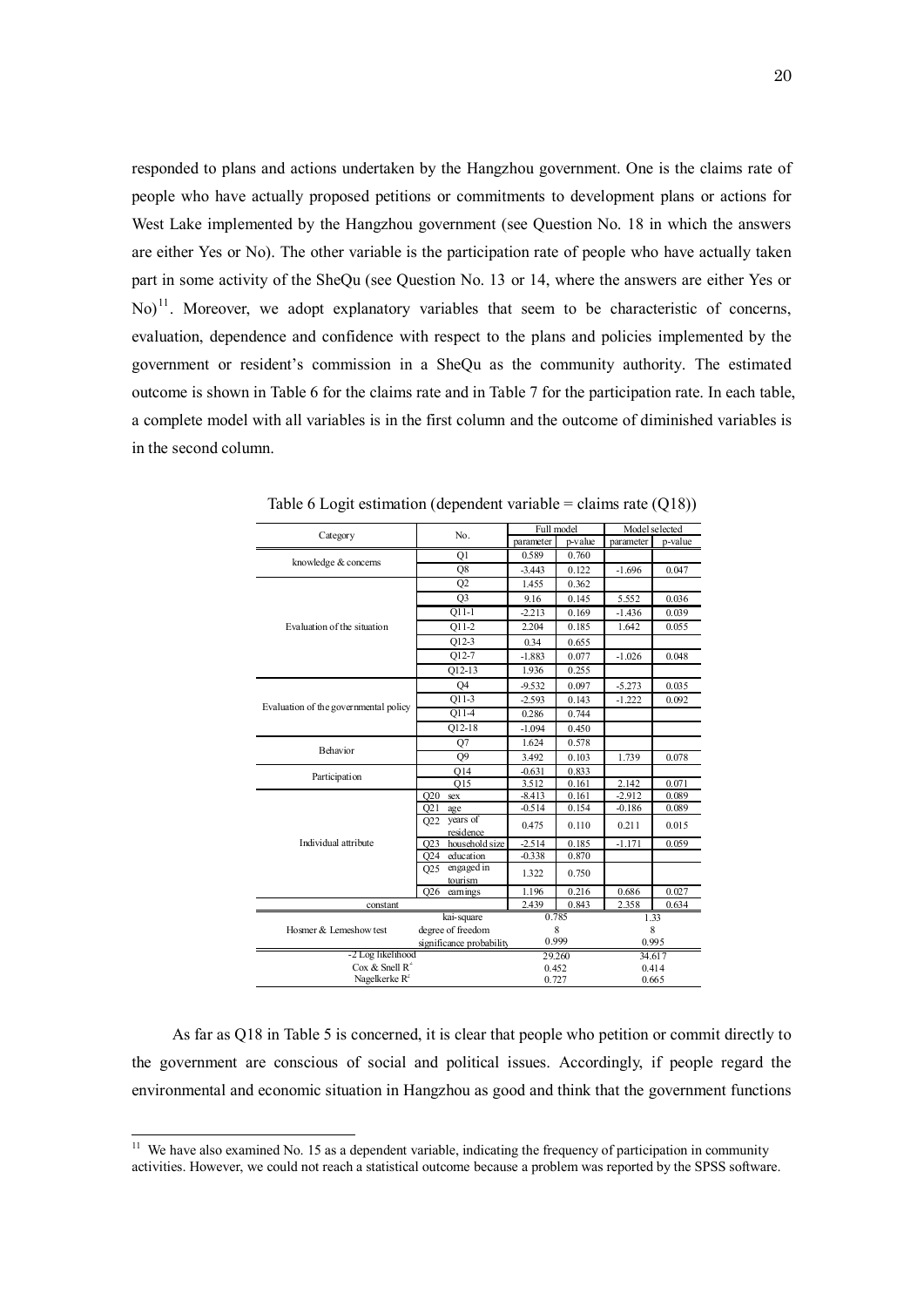well, they take little action against the government. This may be a reason why parameters with respect to Q11-1, Q12-7, Q4 and Q11-3 are significantly negative. It is hard to interpret a significant correlation with Q3. Even if people approve of environmental conditions in Hangzhou (see Q3), those who think that the environment is negatively affected by industry and agriculture in Hangzhou tend to have a higher claims rate (see Q11-2). Moreover, people who normally work on behalf of the environment in West Lake may be so eco-conscious that they tend to be sensitive to the government's behaviour (see Q9). As for individual attributes, the points that should be noted are as follows: first, male rather than female and younger rather than older people tend to have a larger claims rate; second, people who have lived longer in SheQu tend to claim more; third, people who are relatively wealthy in the community also tend to claim more with respect to plans or policies in West Lake and finally, there is no significant correlation with respect to occupations.

Unlike Table 6 for Q18, Table 7 for Q13 or Q14 shows the day-to-day activities of people in the community.

|                                                     |                                          |                 |         | O14 (voluntary) |         | O13 (instructed) |         |                 |         |  |
|-----------------------------------------------------|------------------------------------------|-----------------|---------|-----------------|---------|------------------|---------|-----------------|---------|--|
| Category                                            | No.                                      | Full model      |         | Model selected  |         | Full model       |         | Model selected  |         |  |
|                                                     |                                          | parameter       | p-value | parameter       | p-value | parameter        | p-value | parameter       | p-value |  |
|                                                     | Q1                                       | 1.546           | 0.206   | 1.220           | 0.137   | 0.372            | 0.725   |                 |         |  |
| knowledge & concerns                                | Q8                                       | $-0.647$        | 0.221   | $-0.505$        | 0.171   | $-1.562$         | 0.018   | $-0.599$        | 0.096   |  |
|                                                     | Q2                                       | 0.478           | 0.438   |                 |         | 0.472            | 0.435   |                 |         |  |
|                                                     | Q <sub>3</sub>                           | $-1.623$        | 0.112   | $-1.302$        | 0.021   | $-2.210$         | 0.026   | $-1.847$        | 0.003   |  |
|                                                     | $Q11-1$                                  | 1.747           | 0.003   | 1.600           | 0.000   | 1.444            | 0.004   | 1.139           | 0.002   |  |
| Evaluation of the situation                         | $Q11-2$                                  | 0.039           | 0.946   |                 |         | $-1.784$         | 0.010   | $-1.218$        | 0.007   |  |
|                                                     | $O12-3$                                  | 0.194           | 0.646   | $-1.257$        | 0.010   | 0.516            | 0.221   | 0.544           | 0.067   |  |
|                                                     | $Q12-7$                                  | $-0.546$        | 0.315   |                 |         | $-0.577$         | 0.197   |                 |         |  |
|                                                     | $Q12-13$                                 | 0.315           | 0.540   |                 |         | 1.172            | 0.038   | 0.736           | 0.049   |  |
|                                                     | O <sub>4</sub>                           | 1.089           | 0.212   | 0.718           | 0.219   | $-0.004$         | 0.996   |                 |         |  |
|                                                     | $O11-3$                                  | $-1.449$        | 0.015   | $-0.947$        | 0.011   | $-0.385$         | 0.355   |                 |         |  |
| Evaluation of the governmental policy               | $Q11-4$                                  | 0.383           | 0.434   |                 |         | $-0.071$         | 0.866   |                 |         |  |
|                                                     | $O12-18$                                 | $-0.150$        | 0.842   |                 |         | $-0.419$         | 0.418   |                 |         |  |
|                                                     | Q7                                       | $-0.498$        | 0.537   |                 |         | 1.384            | 0.067   | 1.545           | 0.009   |  |
| <b>Behavior</b>                                     | O <sub>9</sub>                           | $-0.029$        | 0.971   |                 |         | 0.027            | 0.973   |                 |         |  |
|                                                     | O20<br>sex                               | $-4.463$        | 0.001   | -4.472          | 0.000   | $-2.354$         | 0.039   | $-2.000$        | 0.019   |  |
|                                                     | O21<br>age                               | 0.017           | 0.806   |                 |         | $-0.042$         | 0.519   |                 |         |  |
|                                                     | years of<br>O22<br>residence             | 0.080           | 0.075   | 0.074           | 0.006   | 0.098            | 0.018   | 0.073           | 0.003   |  |
| Individual attribute                                | household size<br>O <sub>2</sub> 3       | $-1.338$        | 0.039   |                 |         | $-0.344$         | 0.480   |                 |         |  |
|                                                     | education<br>O24                         | 0.230           | 0.773   |                 |         | $-0.388$         | 0.624   |                 |         |  |
|                                                     | engaged in<br>O <sub>25</sub><br>tourism | 1.982           | 0.103   | 2.180           | 0.031   | 1.707            | 0.121   | 1.407           | 0.108   |  |
|                                                     | <b>Q26</b><br>earnings                   | 0.084           | 0.798   |                 |         | $-0.188$         | 0.576   |                 |         |  |
| constant                                            |                                          | $-2.156$        | 0.699   | 1.373           | 0.722   | 3.536            | 0.516   | $-0.526$        | 0.853   |  |
|                                                     | kai-square                               | 15.026          |         | 6.533           |         | 7.573            |         | 7.132           |         |  |
| Hosmer & Lemeshow test                              | degree of freedom                        | 8<br>0.059      |         | 8               |         | 8<br>0.476       |         | 8               |         |  |
|                                                     | significance probability                 |                 |         | 0.588<br>57.637 |         |                  |         | 0.522<br>67.182 |         |  |
| -2 Log likelihood<br>$\cos \&$ Snell R <sup>2</sup> |                                          | 51.912<br>0.505 |         | 0.467           |         | 55.680<br>0.436  |         | 0.345           |         |  |
| Nagelkerke $R^2$                                    |                                          | 0.676           |         | 0.625           |         | 0.600            |         | 0.475           |         |  |

Table 7 Logit estimation (dependent variable = participation rate  $(Q13, Q14)$ )

First, we shall compare the outcomes of Q18 with those of Q13 or Q14. As for Q8, Q20 and Q22, the coefficients have the same signs. However, Q3 and Q11-1 have opposite signs. This means that people who do not appreciate the environmental situation in Hangzhou and/or people who think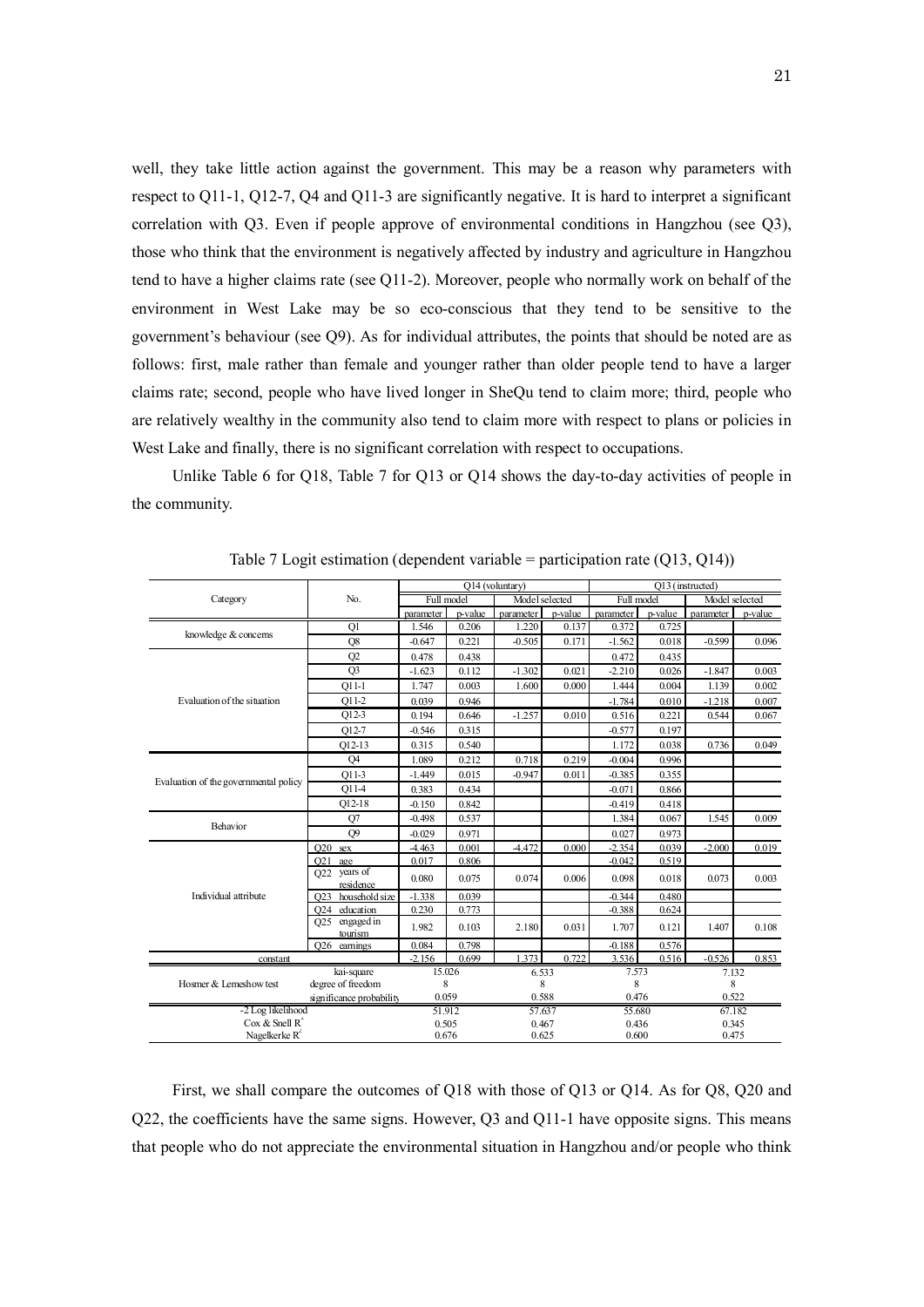tourism development affects the environment tend to participate in community activities. It was observed that people tend to join the community activities when they think the environmental situation in Hangzhou to be well-preserved. As far as the policy evaluation is concerned, people who believe that policies could affect the environmental situation in Hangzhou tend not to participate in community activities (Q11-3). Moreover, the fact that people engaged in the tourism sector tend to be positive with regard to community activities is notable. This is because they have sufficient incentive to join various community activities, both to provide hospitality to visitors and to support tourism development (Q25). Second, we shall look at the difference in outcomes between Q13 and Q14. As mentioned before, more people tend to participate in community activities directed by the community's committee (Q13) as compared with those that are self-motivated (Q14).

#### **5.4 Situation of community involvement in China**

Two points in Table 7 are notable. First, no coefficient related to people's evaluation of policy is statistically significant, except for Q11-3 with respect to Q14. Second, people who participate more actively in community activities tend to believe that their activities will promote a sense of community identity (Q12-13). However, this is only true in cases where the government or local committee directs various community activities. As far as volunteer activity is concerned, there is no relationship between identity development and people's voluntary intention with regard to community activities. Accordingly, it can be assumed that people in the SheQu participate in community activities irrespective of their assessment of plans and policies undertaken by the government and that they feel that activities implemented by the government will lead to the development of communal identity. Hence, it is natural to find these two results concerning community building and its development in China.

 As mentioned in section 3, to make ecotourism development sustainable, it is necessary for the government to involve the community properly in the management and evaluation of policies. The rights and incentives of the people in the community should be preserved adequately, not only for the sake of accurate estimation of social (community) welfare but also for accomplishment of overall policy targets. The development plan for an environmental city in Hangzhou in 2004 is a good example of this. This long-term plan involves cooperative and joint works on the part of the Hangzhou government and the local community. In this plan, it is stressed that a system of enforced participation by the residents and adequate social monitoring is indispensable for the exchange of information between government and the community. Accordingly, it seems to be a basic policy stance in China that government advances community involvement as a strategic measure for maintaining sustainable socio-economic development. In this regard, we recall the outcomes related to Q11-3 and Q12-13. Together these lead to the finding that community identity can be developed through government-instructed activities, but that community activities have no relation to people's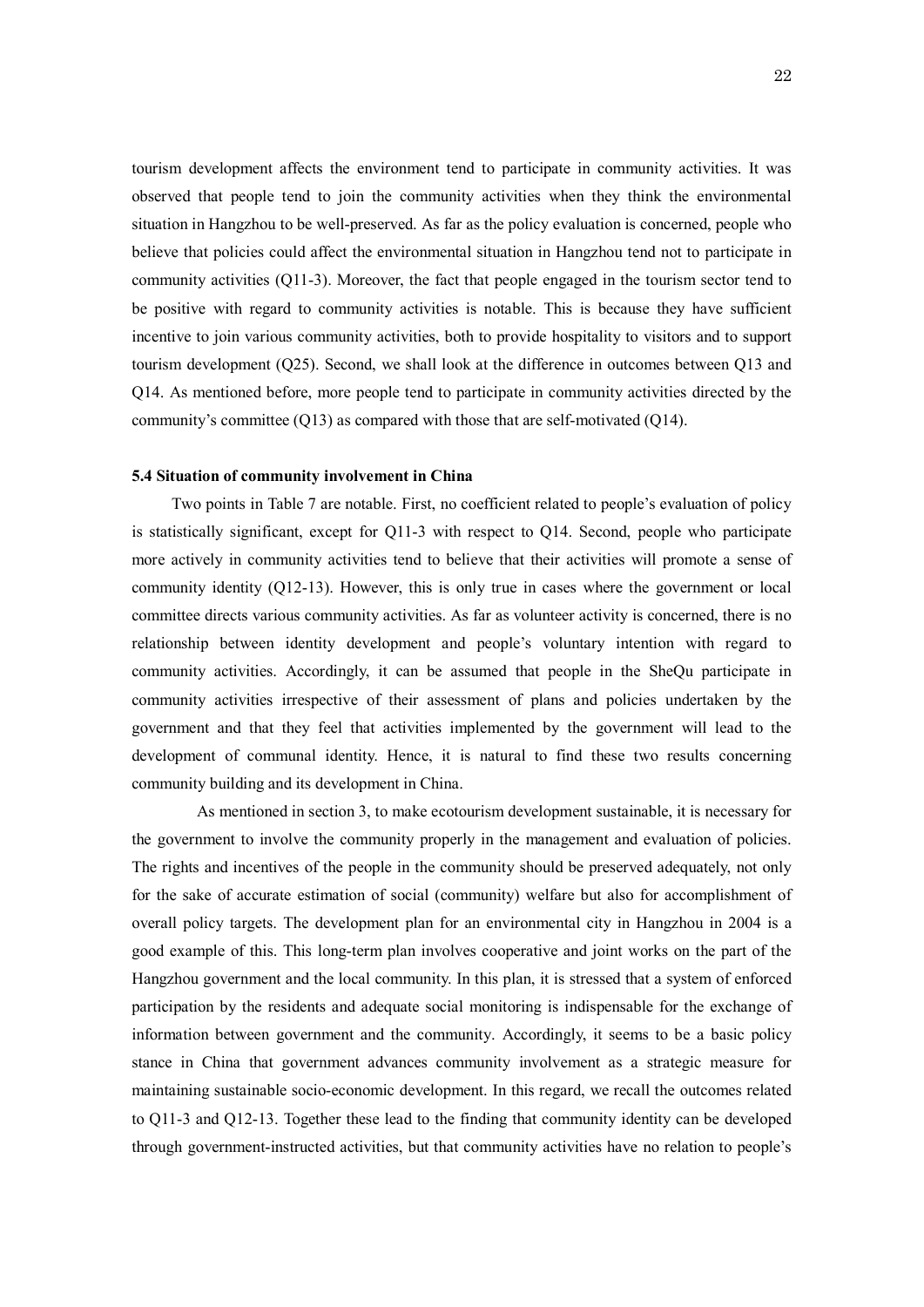assessment of government plans and policies. It is also notable that regarding community activities, the frequency of participation was very low (Q15) and the voluntary nature was not absolute (Q13 compared with Q14). Considering all these points, the following can be concluded. The government in Hangzhou has promoted community involvement in a way that its development plans and policies have been designed to be consistent with what people in the community have claimed. However, it remains debatable if the SheQu system and government-instructed activities could lead to better management of local resources, and if government could share information about environmental and socio-economic outcomes with people in the community.

#### **6. Final Remarks**

In this paper, we studied community involvement and its structure in China by focusing on environmental and tourism development plans and policies around West Lake in Hangzhou. From a theoretical perspective, it has been shown that involving the community is indispensable for the government in maintaining sustainable tourism development. By obtaining precise information about what people in the community care about, the government can make its policy targets consistent with the community's welfare. In this regard, a sufficient degree of freedom to react to the plans and policies proposed by the government should be assured to the people in the community. Accordingly, ecotourism development in the region should entail cooperative actions by government with the community. Using a questionnaire survey of residents in a small community in Hangzhou (Jing Si SheQu near West Lake), cooperative behaviour in the community related to tourism and environmental development was investigated.

The major findings of the paper are as follows. Tourism in Hangzou has been developing rapidly and the environment around West Lake, a major destination in Hangzou, has been well preserved compared to other regions in China. In this sense, the government has apparently advanced a scheme of ecotourism development in Hangzou, focusing on a well-preserved environment, adequate marketing of tourism and maximized local welfare. Moreover, the Hangzhou government has advocated the need for community involvement to promote its plans and policies. The promotion of community involvement by the government will lead to well-organized cooperation and participation in community activities for better circumstances of tourism development in the region. Our findings, however, indicate that community involvement by the government is not sufficient to fill the information gap between the government and the community. In addition to the bottom-up reactions by people in the community to plans and policies, there should exist government procedures that inspire people in the community to react more to plans and policies. It remains debatable if the SheQu system and government-directed activities can lead to better management of local resources and if government can share adequate information about environmental and socio-economic outcomes with people in the community.